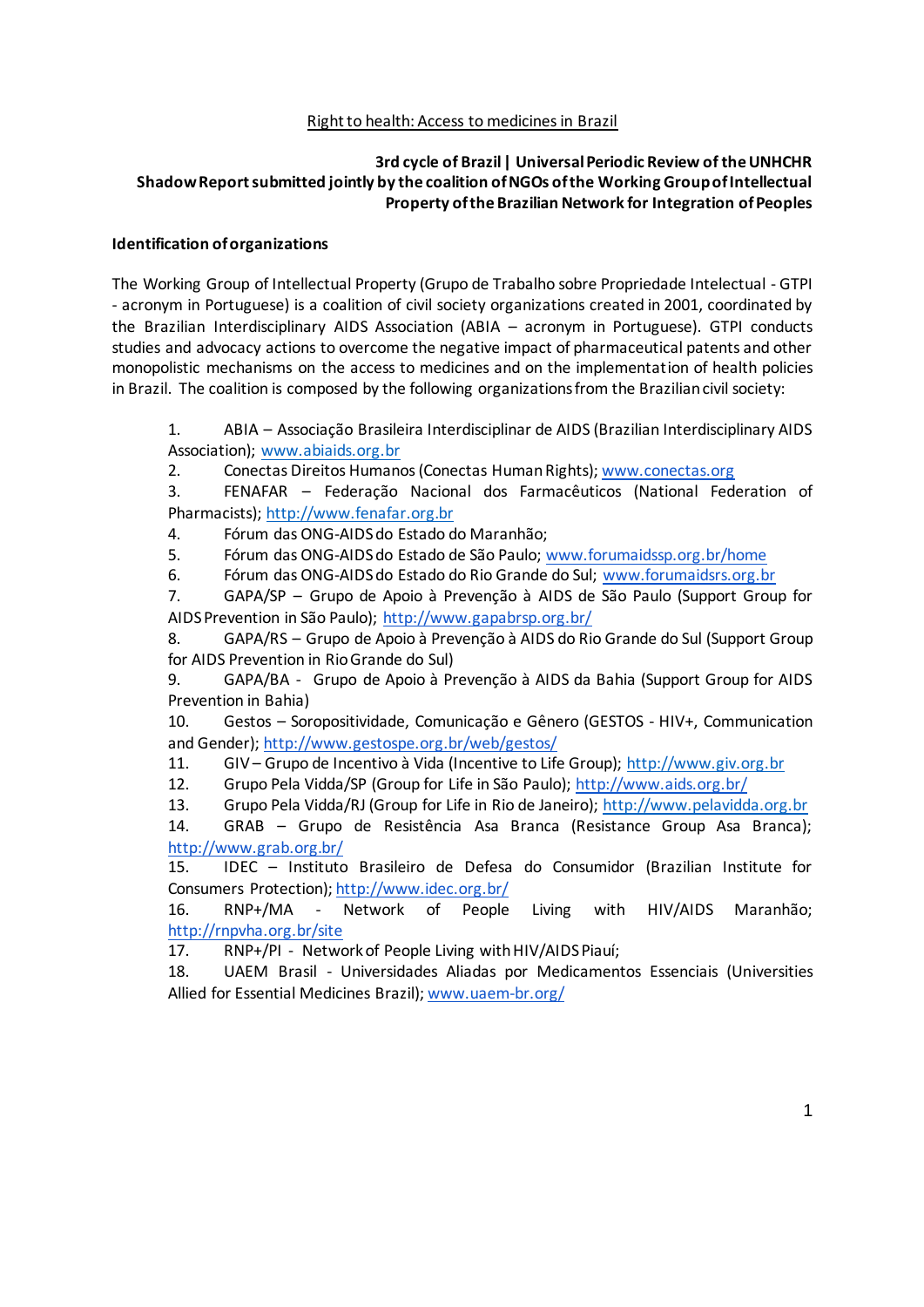#### **Abstract**

**Issues addressed. The report addresses issues related to the fulfillment of the right to health in Brazil in the context of intellectual property rules**. Among the challenges addressed, there are: (i) unjustifiably high prices of medicines that threatens public health system sustainability and access to medicines, especially newer, less toxic and more effective drugs; (ii) disputes around the reform of the Brazilian Intellectual Property Law; (iii) the lack of full use of TRIPS flexibilities to promote public health, especially compulsory license; (iv) attacks to the implementation of public health measures, such as the participation of health authorities in the analysis of patent applications in the pharmaceutical sector; (v) TRIPS-plus provisions in Brazilian Law, in court cases and in free trade agreement negotiations; and (vi) the insufficient local production of medicines. Regarding the HIV/AIDS epidemic, despite the universal access policy guaranteed by law, (vii) the infection rate has risen, particularly in some vulnerable social groups; (viii) public HIV/AIDS treatment is financially undermined, presenting rates of destocking for some medicines and lacking incorporation of new less-toxic antiretroviral medicines; and (ix) the mortality rate has risen in some regions of the country. Suggested recommendations are highlighted in the end of each section.

### **Shadow Report**

## **A. Brazil's obligations regarding the right to health and access to medicines**

1.Brazil is signatory of several legally enforceable international declarations and conventions that recognize the right to healthi. At the national level, Brazil recognizes in its Federal Constitution the right to health as a fundamental right of all and a duty of the State.

2.Access to medicines is one of the fundamental elements in achieving progressively the full realization of the right to physical and mental healthii. Key issues related to access to medicines must be taken into account such as: sustainable financing, availability and affordability of medicines.

3.Countries that ratified the ICESCR have a duty to prevent unreasonably high prices for access to essential medicines from undermining the right to health. They are also required to take steps to progressively realize the right to health, prohibit retrogressive measures and immediately fulfil their minimum core obligationsiii.

4.Brazil has not only voted in favor but has also sponsored several Human Rights Council resolutionsiv on access to medicines that stress the primary responsibility of States to ensure access to medicines to all, without discrimination, in particular essential medicines that are affordable, safe, effective, culturally acceptable and of good quality.

5.In previous cycles of its Universal Periodic Review, Brazil made commitments regarding the right to health by accepting recommendations on the right to health. No recommendation regarding the right to access to medicines related to intellectual property, however, has been made so far, making the UPR 3rd cycle a crucial opportunity for States to do so, as it poses a great challenge for the Brazilian universal health system and for access to medicines in Brazil.

## **B. Intellectual property system and the right to health**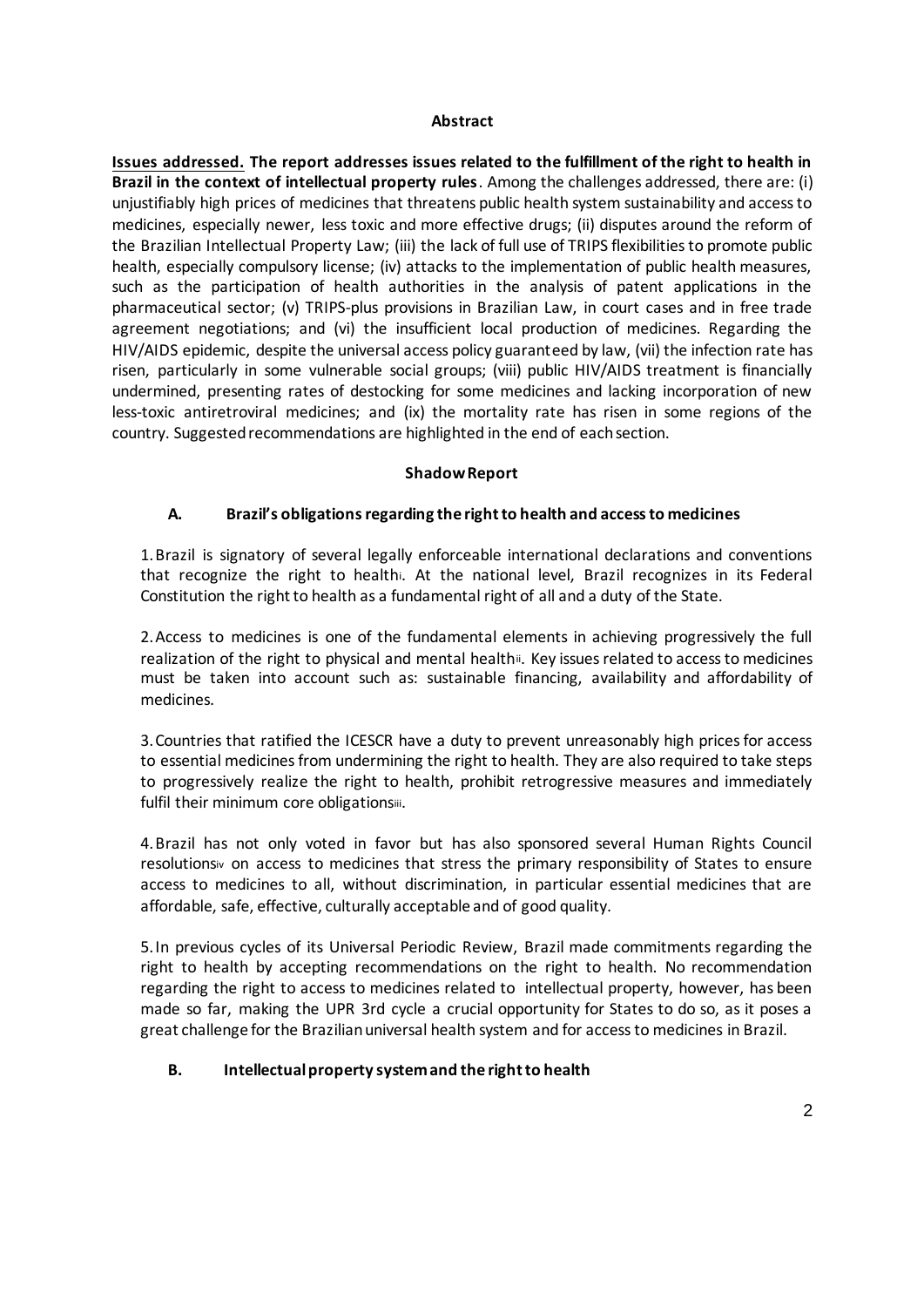6. Intellectual property rules regulate health technologies at the international level since the adoption of the Trade Related Aspects of Intellectual Property Rights Agreement (TRIPS) at the World Trade Organization (WTO) in 1994. The agreement imposed the obligation for its signatory countries to grant patents for all technological fields, including the health sector.

7. Patents give exclusive rights to its holders and enable them to avoid third parties to produce, use, commercialize, sell or import patented inventions. Potential competitors cannot enter in the market making use of the technology developed during the protection period, which is, in the case of patents for inventions, a 20-year period. Patents limit competition and create a monopolistic situation, enabling patent holders to charge high prices. Such relation has been widely recognized as a policy incoherencev.

8. According to Article 8 of TRIPS, and reaffirmed by the 2001 Doha Declaration on TRIPS and Public Health, WTO Members countries may adopt necessary measures to protect public health and promote public interest in key sectors to their socioeconomic and technological development. These measures are known as TRIPS flexibilities. Among these provisions, there are compulsory licensing, parallel importation, research exemption and other exceptions to patentability, as well as adopting and applying rigorous definitions of patentability criteria and rigorous patent examination mechanisms to avoid the grant of unmerited patents.

9. However, some countries have pushed for the adoption of more strict standards of protection through provisions not included in TRIPS, known as TRIPS-plus provisions. They are generally harmful to the public interest and, particularly, to the right to healthvi. Normally, these stricter provisions are adopted through free trade agreements negotiated with developed countries, but can be also adopted internally by countries. TRIPS-plus provisions includes, among others, test data exclusivity periods, patent for new uses of a known product, patent term extensions.

10. Any intellectual property regime that makes it more difficult for a State party to comply with its core obligations in relation to health is inconsistent with the legally binding obligations of the State partyvii. While intellectual property rights may be allocated, limited in time and scope, traded, amended and even forfeited, human rights are timeless expressions of fundamental entitlements of the human person. In addition, the intellectual property regimes primarily protect business and corporate interests and investmentsviii.

11. States have the duty to protect the rights of their citizens by using TRIPS flexibilities and not assuming TRIPS-plus commitmentsix. The UN Special Rapporteur on the Right to Health has recommended that developing countries should include in their national legislation all TRIPS flexibilities to promote access to medicines, as well as removing all TRIPS-plus measures». In addition, several resolutionsxi adopted by the UN Human Rights Council reiterate the right to the full use of TRIPS flexibilities, as well as the obligation to adopt all available measures to protect the right to healthxii.

12. The UN Special Rapporteurship on the Right to Health and the Special Representative of the Secretary-General of the United Nations on the issue of human rights and transnational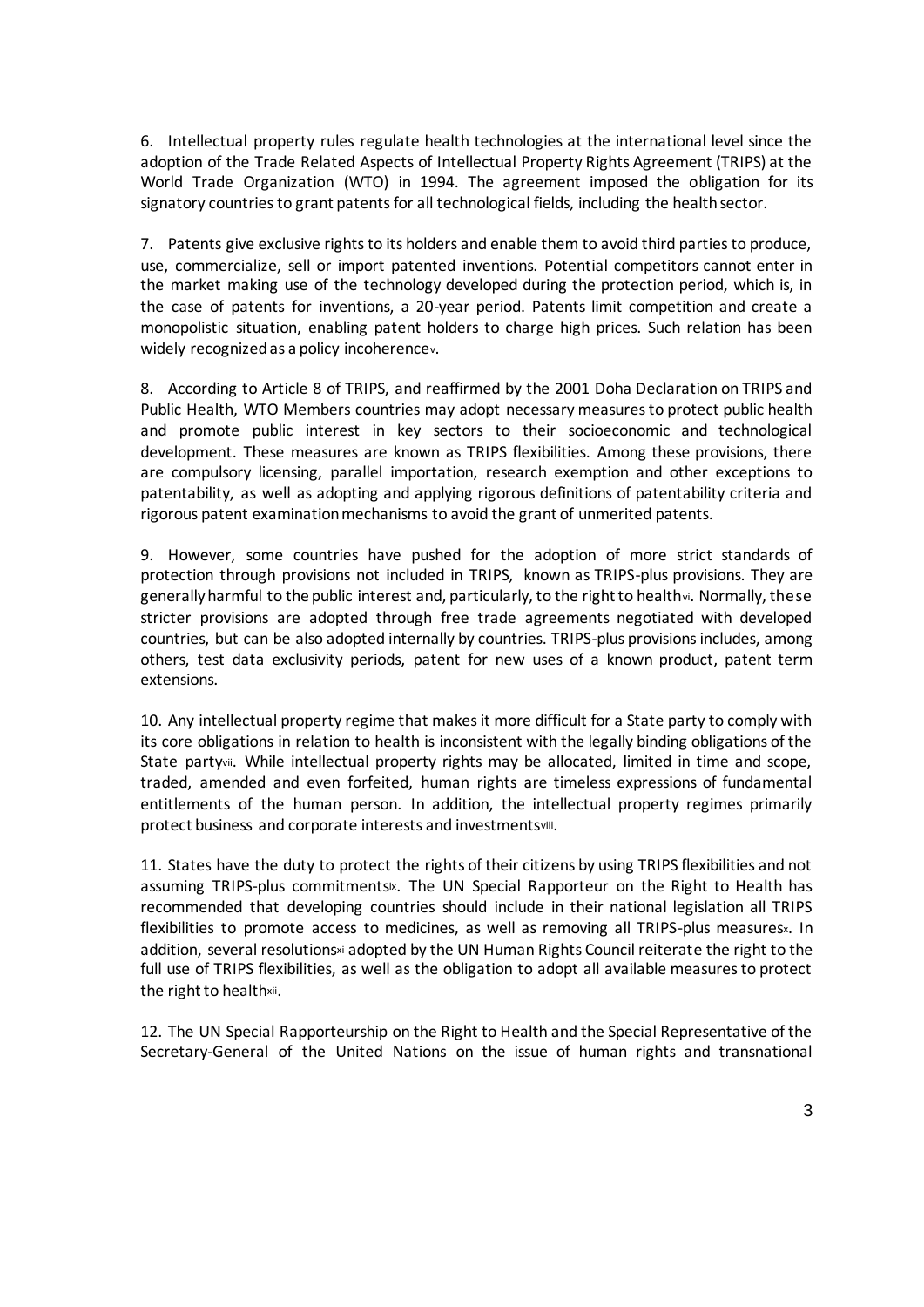corporations have stated that the duty to protect the right to health requires a State to ensure that third parties do not obstruct the enjoyment of the right to healthxiii*.*

13. The Global Commission on HIV and Law, in its 2012 Reportxiv, recommended categorically the suspension of TRIPS as it relates to essential pharmaceutical products for low and middle income countries and that, in the interim, TRIPS flexibilities should be fully implemented.

14. The recently convened High Level Panel on Access to Medicinesxv recommended "*WTO members should commit themselves, at the highest political levels, to respect the letter and the spirit of the Doha Declaration on TRIPS and Public Health, refraining from any action that will limit their implementations and use to promote access to health technologiesxvi*."

## **C. Issues of access to medicines and intellectual property in Brazil**

## **a. Economic affordability of medicines**

15. Until the adoption of TRIPS, Brazil had not adopted the grant of patents to the pharmaceutical sector, such as many other countries, which made it possible to establish the local production of generic medicines at low cost and adopt public policies of universal access to medicines.

16. Brazil approved its current Industrial Property (IP) Law No. 9279 in 1996, which came into force in May 1997, without taking advantage of the 10-year transition period granted by the WTO for developing countries to adapt its national legislations on patents to TRIPS provisions.

17. The change in the IP Law had a great impact in the generic production of medicines in Brazil, overhauling the existing legal regime that permitted local production of medicines at affordable prices. During the 1990s, 1,700 national industrial units producing pharmaceutical intermediates were closedxvii.

18. Prices of medicines are growing exorbitantly in Brazil and constitute a serious threat to the sustainability of Brazilian universal public health system. The public budget for health in 2015 corresponded to 4,29% of the 2,38 trillion reais of the Union Budgetxviii. Figure 1 represents the Evolution of the Ministry of Health's spending with medicines, in reais, from 2003 to 2014, indicating a growth of 650%.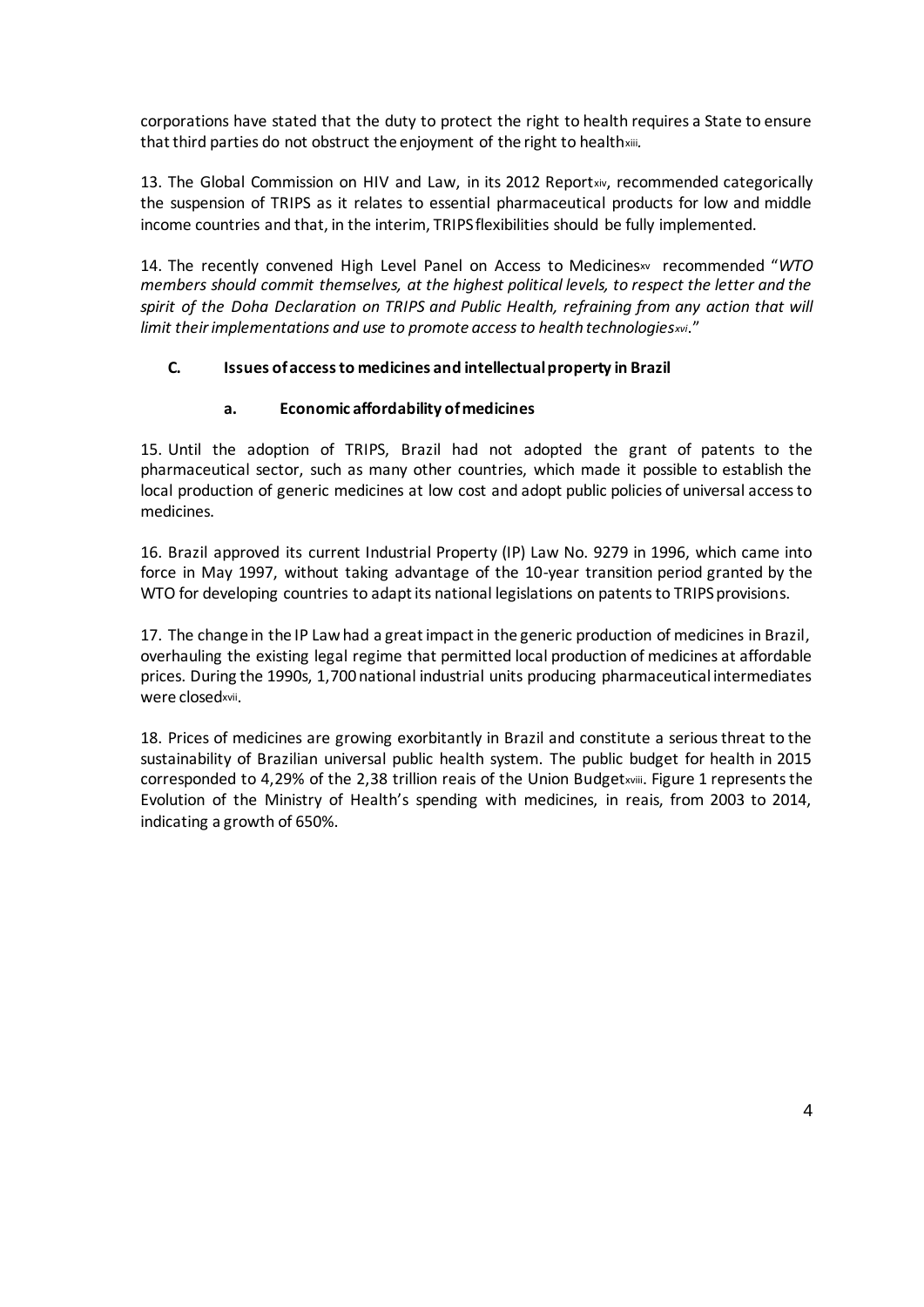

Source: National Health Fund and CGPLAN/SCTIEMS. Updated: Feb. 2014.

19. The expenditure with antiretroviral medicines only corresponded to 10,78% of the Ministry of Health's budgetxix. The Ministry of Health has recognized that the increase in prices of medicines has put in risk the sustainability of the policy of universal access to HIV/AIDS medicines for all in need in the countryxx.

20. The current scenario of economic crisis and political instability do not bring optimistic perspectives to the future of public health in Brazil. In fact, the recently established government, not referenced by popular democratic vote, has given very worrying declarations and proposals in this sense. The recently appointed Ministry of Health and the President have publicly expressed the government's position of shrinking the Public Health System xxi. Currently, there is a Law being discussed in congress to freeze public expenditure with health and education for the next 20 yearsxxii.

21. In recent years there has been a global trend of increased costs to the health care systems due, among other factors, by increases in the price of medicines. This trend may be related to several factors, one of the largest impact on budgets to incorporate new technologies, protected by intellectual property system and sold at high prices in a monopoly situation.

22. Generic competition could be a very effective way to lower medicine prices in a sustainable way, however patents are an impediment, keeping prices high. The full use of TRIPS flexibilities constitutes, in this context, not only a right but a duty of the Brazilian State to promote and fulfill the human right to health of its population. However, there are many measures that need to be adopted by Brazil in order to face the challenges posed by intellectual property to access to medicines.

## **b. Brazilian Intellectual Property Legislation**

23. Brazilian IP Law (9.279-96) did not fully incorporated the public health flexibilities allowed by TRIPS and went beyond the commitments required by TRIPS by adopting TRIPS-plus measures. The reform of the patent law, with the exclusion of TRIPS-plus measures and full adoption of measures to protect public health, can increase the possibilities of purchasing more affordable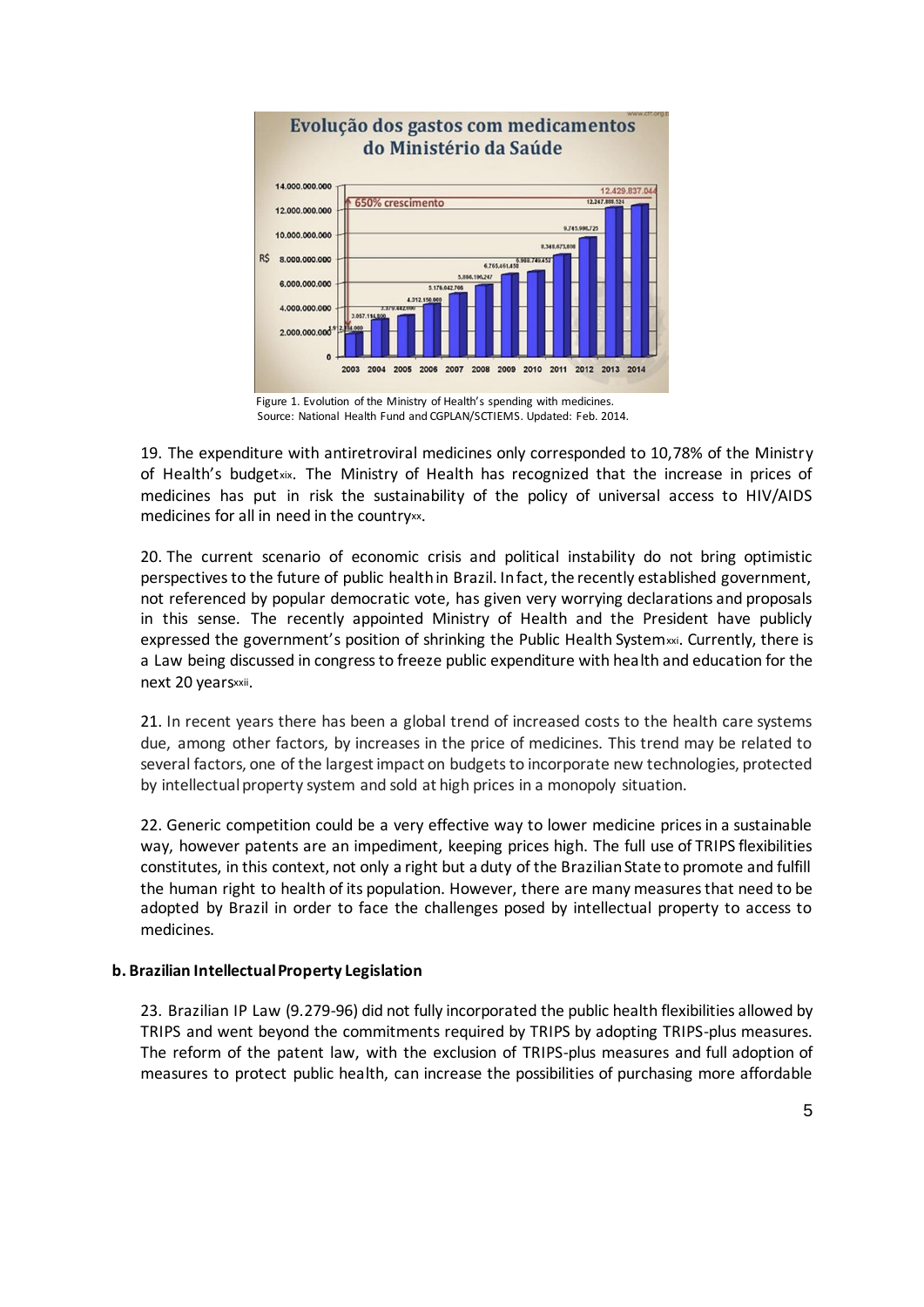generic medicines, increasing access for the population and saving public resources that can be used to improve the health system as a whole.

24. In 2012, GTPI conducted a study about the Brazilian IP law from the perspective of the human right to health. The study concluded that out of 11 measures regularly adopted by countries for the protection of public health (known as "flexibilities" or "safeguards"), Brazilian IP law had adopted 6 measures (participation of health authorities in patent application examination, interpretation of patentability criteria according to national standards, exceptions to patentability, Bolar exemption, experimental use, compulsory license), had restrictively adopted 3 measures (parallel importation, patent opposition and public non-commercial use), and did not adopted 2 measures (compulsory license for export under paragraph 6 and transition period).

25. On the other hand, the Brazilian legislation did adopt measures that are detrimental to public health which do not derive from obligations assumed by TRIPS (known as "TRIPS-plus"). The study identified 3 TRIPS-plus provisions that were adopted by the Brazilian legislation ("pipeline" revalidation patents, patent term extension and test data exclusivity for veterinarian use) and 2 others (patents for new uses and new forms of known products) that, despite not having been adopted by the legislation, were incorporated through administrative norms of the Brazilian patent office, the National Institute of Industrial Property (INPI, as per the acronym in Portuguese), and could be avoided by changes in the legislation.

26. A number of law bills seeking to amend the IP Law are currently under analyses by Brazilian Congress. Some of them aim to include or improve the provisions related to public health flexibilities and other aim to adopt TRIPS-plus measures. The analysis of the bills can be found in Annex II.

27. *Recommendation. Brazil should review its national Industrial Property law to fully incorporate TRIPS flexibilities and to exclude TRIPS-plus measures, in order to promote the human right to health.*

#### **c. Use of TRIPS flexibilities**

28. The Brazilian IP law already contains some TRIPS flexibilities that could be used more often and more effectively to promote the human right to health.

#### **i.Compulsory License**

29. Evidence shows the positive impact of issuing compulsory licenses (CL) both in terms of enhancing access to medicines and obtaining expressive savings for public budget.

30. However, Brazil has issued compulsory license only once in 2007: for efavirenz, a medicine used to treat HIV/AIDS. The total savings in the purchase of generic efavirenz in a five year period (2007-2011) after the compulsory license was issued was around US\$ 104 million, allowing for the increase in the number of people on treatment with efavirenz from 70,000 in 2007 to 100,000 in 2011 xxiii.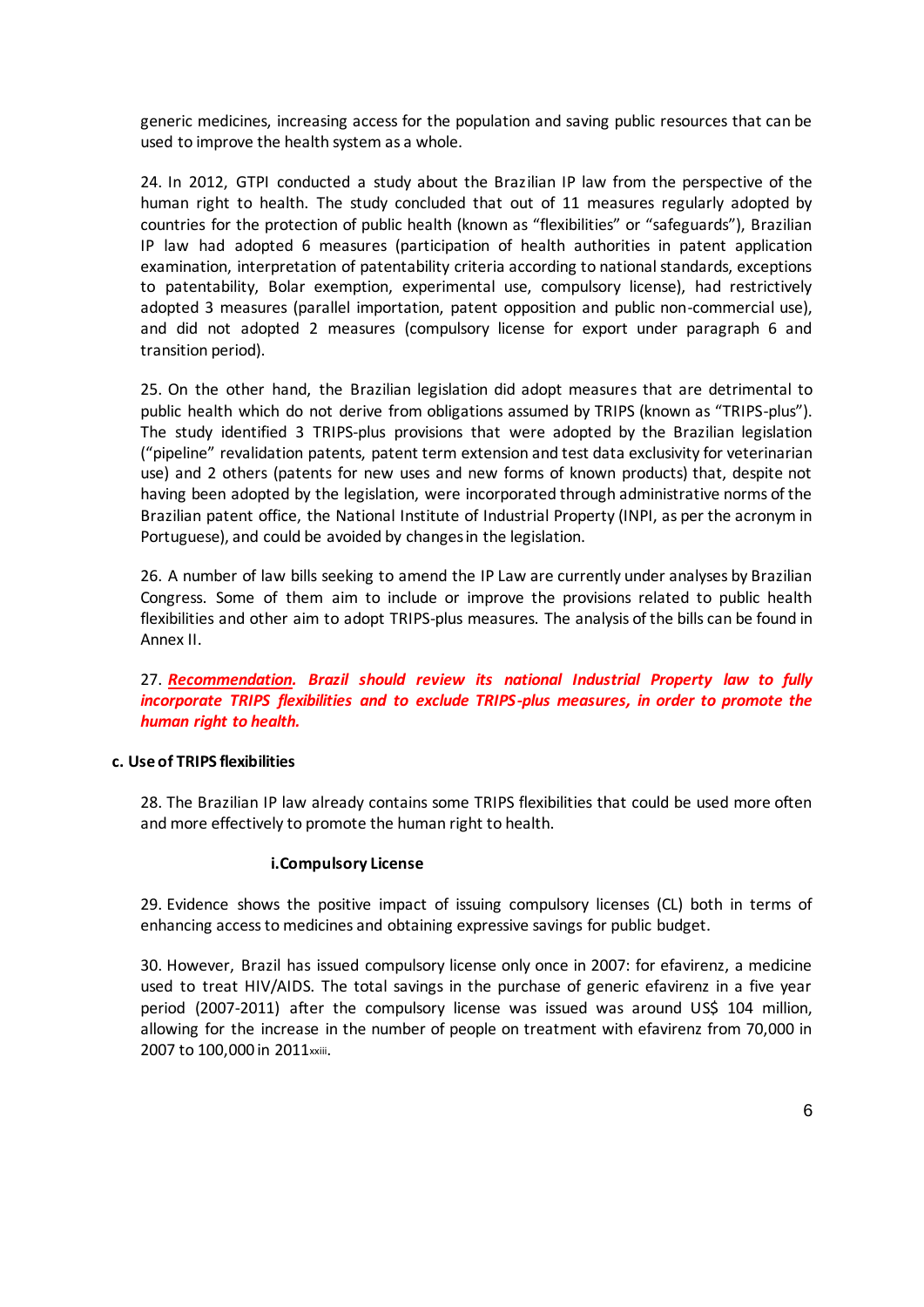31. Apart from the one time that the Brazilian government issued a compulsory license, the mere possibility of issuing compulsory licenses has been an important strategy employed by the Brazilian government to pressure pharmaceutical companies in price negotiations for ARV and other medications. However, since the country has almost never issued compulsory licenses except once, such strategy grew increasingly less effective and the prices agreed in later rounds were unsatisfactoryxxiv.

32. *Recommendation: Brazil should strengthen the full use of TRIPS flexibilities in order to enhance access to medicines and promote the human right to health, including by issuing compulsory licences for medicines for public interest.* 

### **ii.Public health protection mechanism at pharmaceutical patent request examination**

33. Public health protective measures are not only those that ensures the generic competition to achieve more affordable prices during the patent term, such as compulsory license, but also the establishment of rigorous public health-sensitive patentability and innovation criteria that curtails the evergreening of patents and awards patents only when genuine innovation has occurred.

34. Since 2001, the grant of a patent in the pharmaceutical area in Brazil depends by law $xw$  on the prior consent of the National Agency for Sanitary Vigilance (ANVISA) – the Brazilian drug regulatory authority. Such legislation determines that ANVISA should work in partnership with National Institute of Industrial Property (INPI) – the Brazilian patent office. ANVISA's prior consent represents the participation of Ministry of Health officials in the processes of analyzing pharmaceutical patent applications.

35. The World Health Organization identified that a close collaboration between health regulatory authorities and patent offices in the examination of pharmaceutical patent applications enhances the examination of pharmaceutical patents from a public health perspectivexxvi. In this sense, ANVISA's prior consent has been considered an innovative and exemplary practice in the public health protection, recognized by the WHO as positive since it helps to prevent concession of unmerited patentsxxvii.

36. Evidencexxviii shows that ANVISA's participation on the analyzes of pharmaceutical patent applications, in addition to preventing the granting of numerous undeserved patents, also corrected dozens of inaccuracies in applications that in INPI's view would be ready for approval, reducing or clarifying the scope of the object protected by the patent. Therefore, ANVISA's participation in the examination also increases the quality of the patents that are granted.

37. The UN Working Group on Business and Human Rights, in its report regarding the visit to Brazil in 2015, emphasizedxxix that without ANVISA's involvement, there was a higher risk of patent monopolies emerging, which would hinder access to medicines.

38. However, that are many attempts to limit ANVISA's prior consent on the analysis of pharmaceutical patent examination by different actors, such as the INPI itself, pharmaceutical companies and even other countriesxxx.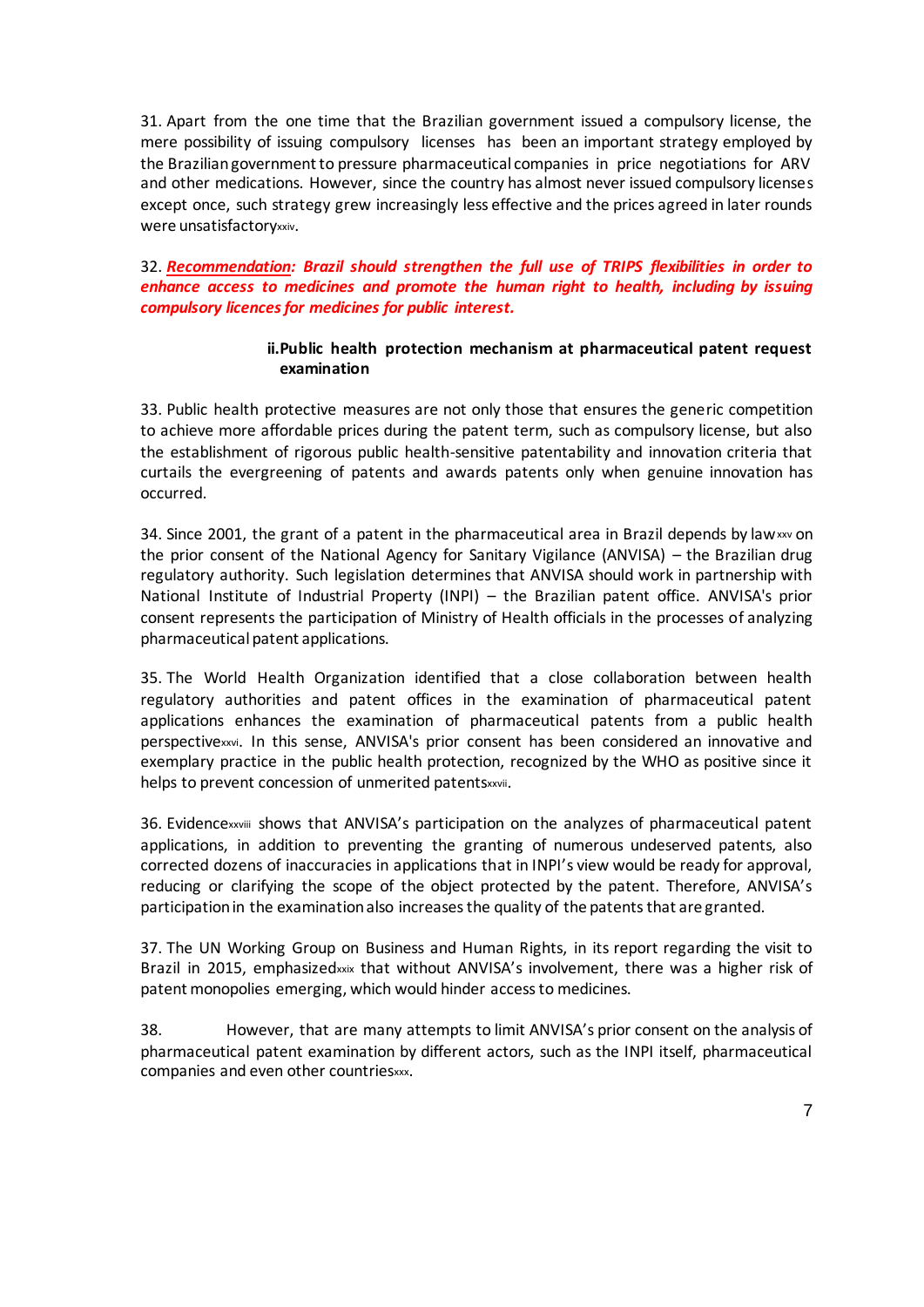39. *Recommendation: Brazil should strengthen the full use of TRIPS flexibilities in order to enhance access to medicines and promote the human right to health, including by keeping into practice the mandatory participation of health authorities in the patent application examination process in the pharmaceutical sector, known as the Anvisa's prior consent mechanism.*

## **iii. Local production of medicines**

40. States have an immediate obligation to take legal and administrative measures to ensure that access to essential medicines for their populations is secured by all available meansxxxi. One very important mean is the local production of medicines.

41. In the 1990's, public-owned laboratories played a strategic role that was key to ensuring that a policy of universal access to ARVs could be a reality, both by producing off-patent medicines and by establishing a possible price of production that was used as reference in price negotiations for patented medicines. However, they have progressively lost this role.

42. Public-owned laboratories could make further use of TRIPS flexibilities, such as Bolar exemption, to start to produce strategic medicines used in the public health system. The use of Bolar exemption would assure that the generic version of the medicine can be commercialized as soon as the patent expires, or could provide the government with the option of issuing a compulsory license without the need to import the generic version from other countries while the local production is underway.

43. This is an urgent matter in face of the increasing number of voluntary licenses being signed by patent holders and generic producers of other countries, especially India, limiting the geographical scope of countries that can have access to the generic medicines produced, from which Brazil is excluded. Since the active pharmaceutical ingredient (API) is usually an expensive part in the production of a medicine, Brazilian public laboratories could also start the production of APIs, instead of negotiating licenses that will transfer the technology of API production only to private laboratories.

44. *Recommendation: Brazil should strengthen the full use of TRIPS flexibilities in order to enhance access to medicines and promote the human right to health, including by using measures that allow for the local production of priority medicines (both finish product and active pharmaceutical ingredient), preferably by public-owned laboratories.*

#### **d. TRIPS-plus measures**

## **i. Revalidation "pipeline" patents**

45. One example of TRIPS-plus measure adopted by Brazilian IP law is the "pipeline patents" (articles 230 and 231), a revalidation of patents granted abroad before patents for pharmaceuticals products were granted in Brazil. In total, 1,182 patent applications were filed through the pipeline mechanismxxxii. This represented at least 340 medicines that were patented in Brazil that would not have been if the pipeline mechanism were not adopted. TRIPS did not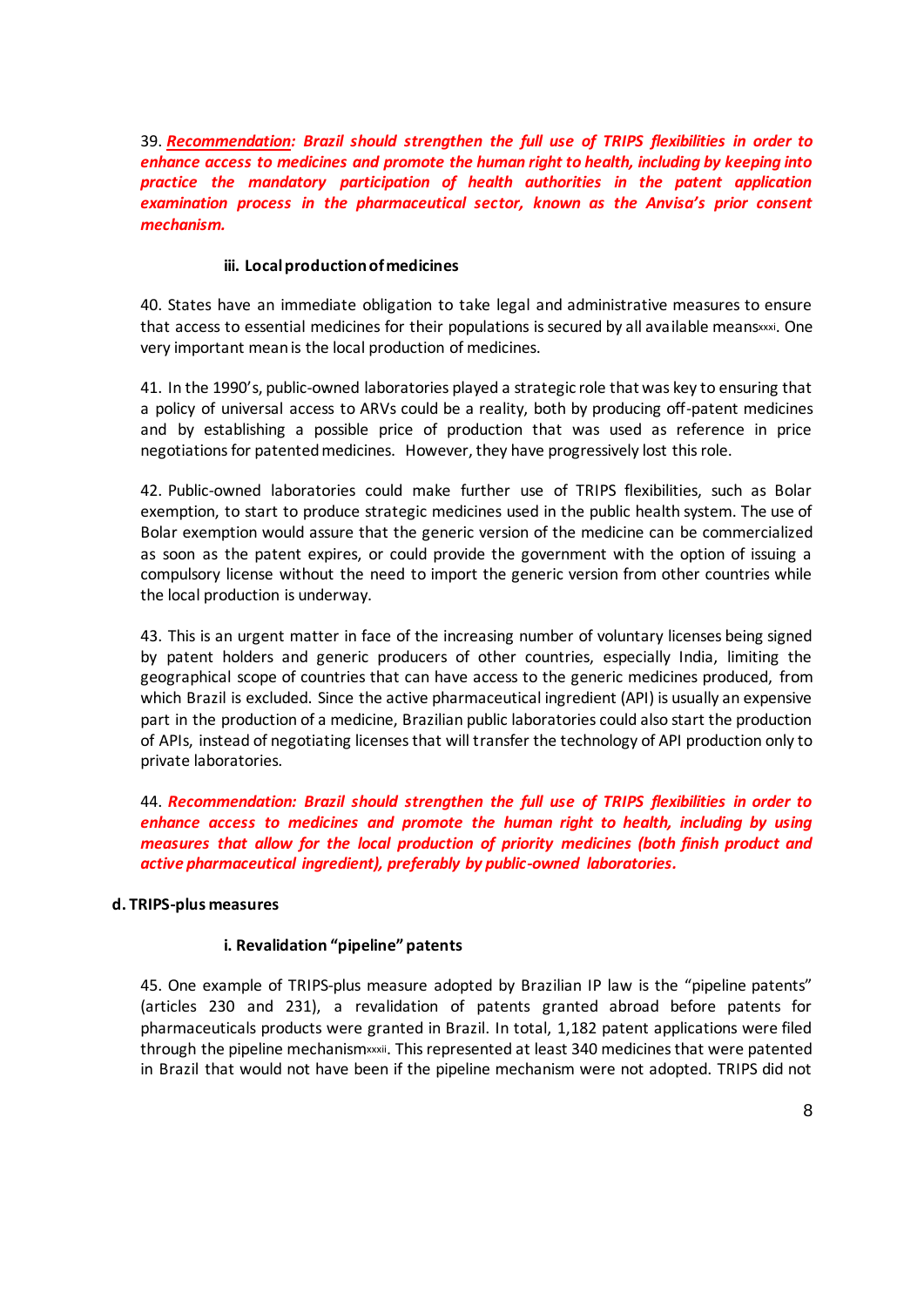require that countries grant this kind of retroactive patents. A similar provision was proposed during the negotiations but was rejected.

46. A study conducted by the Institute of Economy of the Federal University of Rio de Janeiro estimated the losses caused by the adoption of the pipeline mechanism in Brazil in the case of government purchases of five ARV medications from 2001 to 2007. The data revealed that Brazil spent between US\$420 million and US\$519 million more buying these 5 ARVs during this period from the patent holders than it would have spent if it could have bought the generic versions of the medicines available at the international marketxxxiii.

47. GTPI members organizations petitioned the Brazilian Prosecutor General requesting the questioning of the constitutionality of the patents issued under the pipeline mechanism to the Brazilian Supreme Court, culminating in the filing of a Direct Action on Unconstitutionality nº. 4234, which is currently being judgedxxxiv.

48. *Recommendation. Brazil should consider revoking all TRIPS-plus measures adopted in the country, including the annulment of all patents granted through the "pipeline mechanism".*

### **ii. Extension of the patent term**

49. The Brazilian IP law (sole paragraph of the article 40) allows the extension of the patent term when there is a delay in the granting of the patent, going beyond the period of 20 years established by TRIPS.

50. A recently published study conducted by the Institute of Economy of the Federal University of Rio de Janeiro, estimated the losses caused by the provision that allows the patent term to be extended. The study included the government purchase of 9 medicines which patents were subject to extension. The data showed that Brazil spent an average of R\$ 933 millions more per year of extension, buying these 9 medicines from the patent holders than it would have if it could have bought generic versions of the medicines xxxv.

## 51. *Recommendation. Brazil should revoke all TRIPS-plus measures adopted in the country, including the annulment of all patents term extensions granted beyond the 20 years period as determined by TRIPS.*

#### **iii. Test data exclusivity**

52. In Brazil, Law 10.603/02 regulates information regarding pharmaceutical products for veterinary use, fertilizer and pesticides, determining an exclusivity period of 10 years for data related to products which use new chemical and biological entities. This law does not apply to pharmaceutical products for human use. Law 9.279/96 (IP law) classifies as an anti-competitive crime the unfair disclosure or unauthorized use of the data (article 195, XIV). This provision in the IP law provides protection against unfair commercial use, but does not grant exclusive rights over the data, being, therefore, TRIPS-compliant.

53. However, some pharmaceutical companies are filing lawsuits requiring data exclusivity to be granted also for medicines for human use and those requests are being granted by the Judiciary system, preventing registration of generic medicines.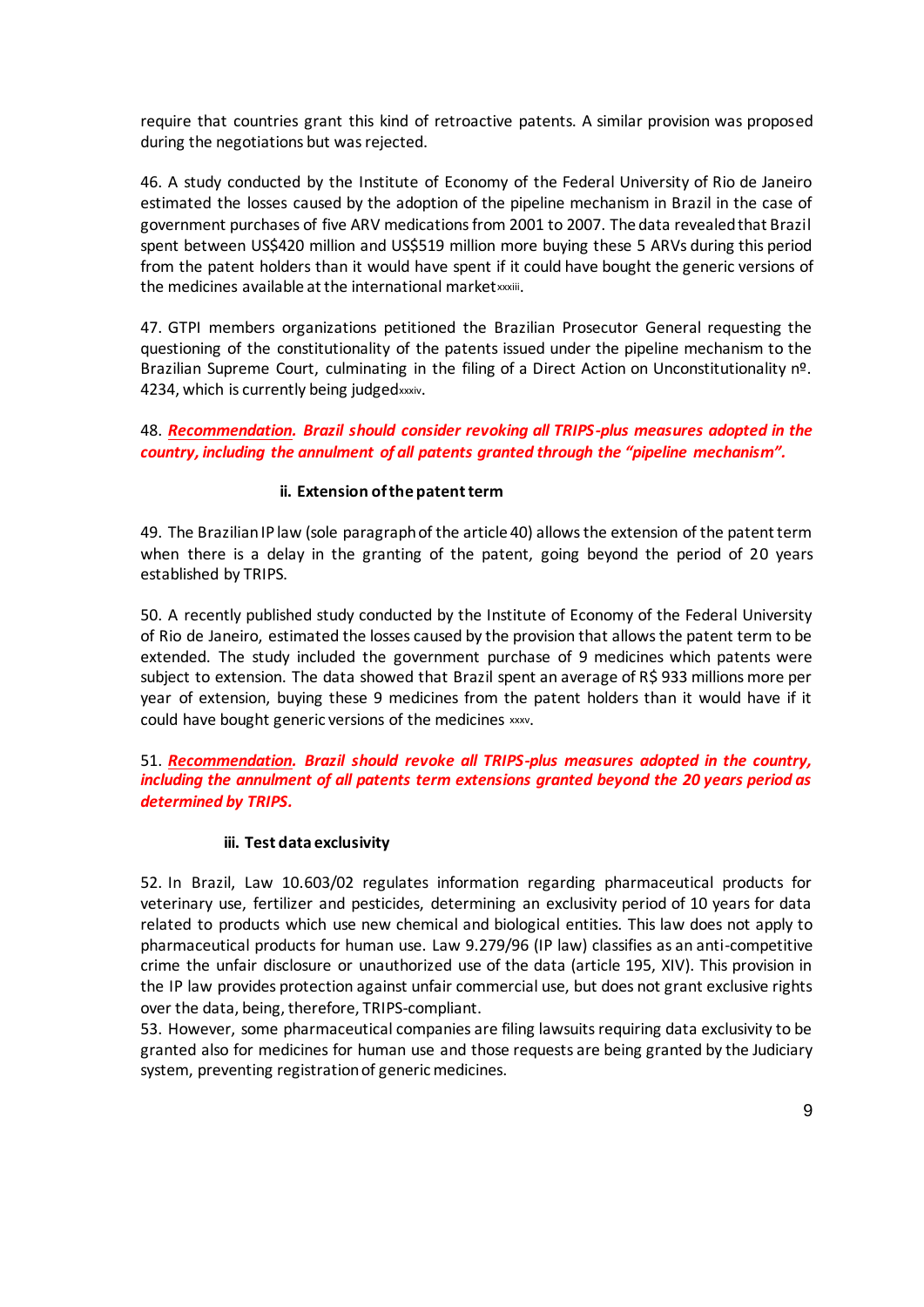54. Data exclusivity is a way to delay the market entrance of generic drugs, which allows for a private monopoly even when there is no patent protection. Monopolies - such as patents and data exclusivity - limit competition and create access barriers, which, in turn, limit purchase options and help to maintain high prices. Data exclusivity gives additional protection to producers of innovator drugs at the expense of access to quality medicines at affordable prices and the ethics of research in humans.

55. *Recommendation. Brazil should revoke all TRIPS-plus measures adopted in the country, including the annulment of all test data exclusivity for medicines for human use already granted, as well as take the necessary measures to avoid the grant of new test data exclusivity.*

#### **iv. Free trade agreements - European Union and Mercosur**

56. A free trade agreement is under negotiation between the European Union and Mercosur countries, including a chapter with IP provisions. It constitutes a subject of concern in terms of the negative impact for the access to medicines for Mercosur countries. EU's position in negotiations of FTAs includes introducing TRIPS-plus provisions, exerting pressure on countries to prevent the use of TRIPS public health safeguards and flexibilities to reduce medicine prices and using technical assistance programmes to further export excessive IP standardsxxxvi. However, States parties of the ICESCR should ensure that international agreements do not adversely impact upon the right to healthxxxvii.

57. The UN High Level Panel on Access to Medicines recommended that governments engaged in bilateral ou regional trade or investment treaties should systematically conduct health impact assessments, in order to verify if they endanger human rights and public health, as well as conduct negotiations transparently and publicly availablexxxviii.

58. *Recommendation: Brazil should abstain from adopting TRIPS-plus provisions and should conduct health impact assessments of any trade agreement in negotiation, as well as conduct negotiations transparently and publicly available, ensuring that international trade and investment agreements, such as the EU-Mercosur FTA, actively improve instead of hinder the right to access to medicines and the right to health of its populations.*

#### **e. Alternative mechanisms to promote health innovation**

59. Evidence shows that the current research and development (R&D) system based on IP protection does not lead to greater innovation and affordable prices. The imbalances in the current R&D system were the subject of the 2012 report of the WHO's Consultative Expert Working Group on Research and Development (CEWG)xxxix. The CEWG recommended a global binding agreement that provides a needs-driven framework for R&D, guided by the core principles of affordability, effectiveness, efficiency, and equity, and grounded in the concepts of de-linkage and knowledge-sharing approaches. The recent report by the UN Secretary-General's High-Level Panel on Access To Medicines has restated the need for negotiating a binding convention and calls on governments to take actionxl.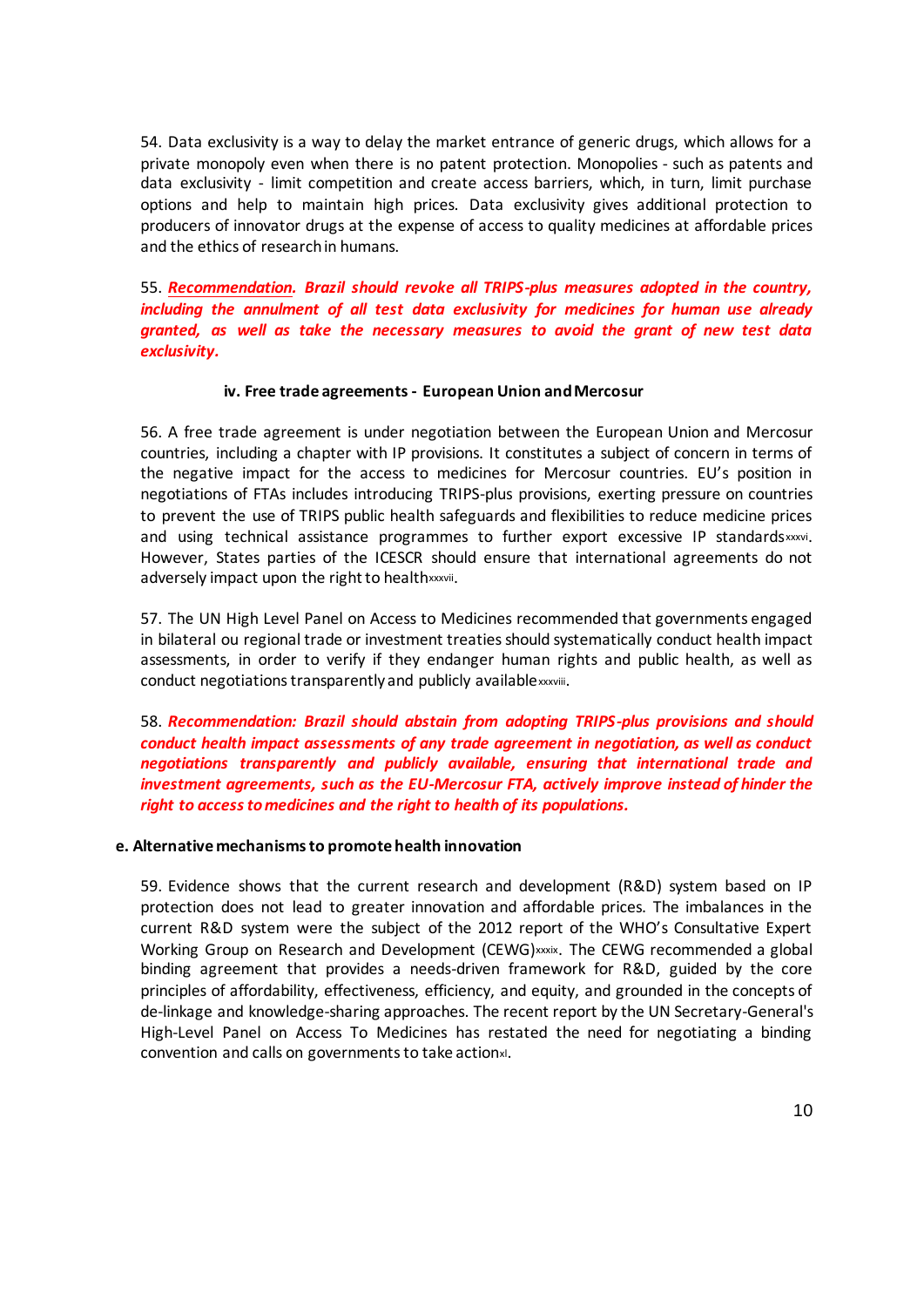60. *Recommendation. Brazil should reinforce its prominent role in the promotion of the right to health, including by actively financing pilot projects and engaging on negotiations for an binding convention of alternatives models of research and development for new health technologies, such as recommended by the WHO Consultative Expert Working Group report and the UN High Level Panel on Access to Medicines report.* 

#### **f. Pharmaceutical companies**

61. Currently, there has been concrete actions carried out by pharmaceutical companies, both transnational and national, that directly affect the access to medicines by the Brazilian population.

62. Pharmaceutical companies, in order to avoid the effective patent law from a right to health perspective, carry out intense lobby in Brazilian Legislative. Lobby in Brazil is not regulated and the pharmaceutical companies activities are not conducted with transparency.

63. In Judiciary, pharmaceutical companies questions the legitimate use of TRIPS flexibilities, such as the participation of Ministry of Health officials in the analyses of pharmaceutical patent applications (ANVISA's prior consent). Companies also seek the application of TRIPS-plus measures not provided for in Brazilian patent law, such as data exclusivity.

64. According to the Human Rights Guidelines for Pharmaceutical Companies in relation to Access to Medicinesxli elaborated by UN Special Rapporteurship on the Right to Health, pharmaceutical companies should not seek to limit, diminish or compromise the 'flexibilities' and other features of the intellectual property regime that are designed to protect and promote access to existing medicines.

65. It is of particular concern the Collective Action filed in November 2014 by Pharmaceutical Research Industry Associationxlii (INTERFAMA - acronym in Portuguese), an association of 52 pharmaceutical companies, mostly transnational, responsible for the majority of reference drugs sales in Brazil. INTERFARMA's Collective Action directly questions the legality of ANVISA's prior consent mechanism mentioned previously.

66. It is important to emphasize that the improper keeping of an Attorney General Office's (AGU) legal opinion has been serving as basis for institutional disputes that put in hazard the role of the health sector in the patent granting process, including INTERFARMA's Collective Action. This has been subject of one urgent appeal sent to the Special Rapporteurship on the Right to Health, which Brazil has never replied.

67. The violations committed by the pharmaceutical companies of not complying with Brazilian public health provisions in the IP Law require further regulation. In this sense, it is essential the engagement of the Brazilian government in the development of an international legally binding instrument that would hold companies accountable for human rights violations.

68. *Recommendation: Brazil should continue to protect public health safeguards that prevent the negative impact of patents on the right to health, including by preventing third parties, such as the private sector, from weakening established institutional and normative framework*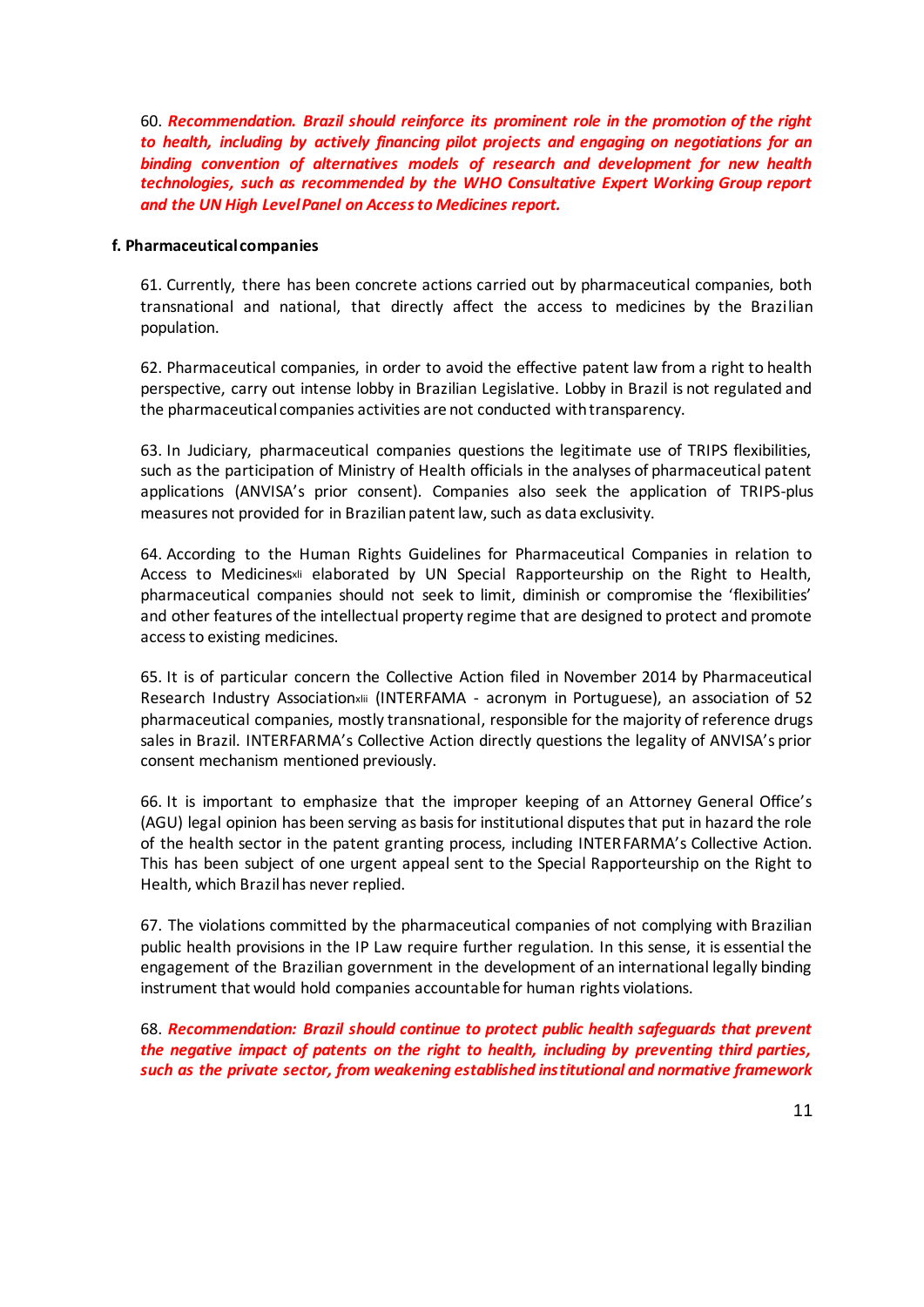*aimed at enhancing access to medicines, and should actively engage in the negotiations of a binding treaty for human rights violations committed by companies ongoing at the United Nations, such as the Intergovernmental Group on Human Rights and Transnational Corporations.* 

## **D. The HIV/AIDS Epidemic in Brazil**

69. Since the beginning of the HIV/AIDS epidemic in Brazil in 1980, up to June 2015, 798,366 AIDS cases were registered in the country. From 2010 to 2015, Brazil registered a yearly average of 40,600 AIDS casesxliii.

70. Brazil was the first developing country and one of the few countries in the world to offer universal and free access policy of treatment for people living with HIV/AIDS. The policy of universal access to antiretroviral treatment in Brazil has produced important results. From 1997 to 2004, there was a 40% reduction in mortality and a 70% reduction in morbidity as a direct consequence of highly active antiretroviral therapy. From 1993 to 2003, the average life expectancy for AIDS patients increased by nearly five years, reflecting a significant increase in quality of treatment. Furthermore, there was a reduction of 80% in hospitalizations, saving US\$2.3 billion.

71. Access to proper ARV treatment over the past years has substantially transformed the lives of people and the methods of controlling HIV infection, improving quality of life for people living with HIV-AIDS, increasing their life expectancy, reducing the transmissibility of the virus and causing a significant decline in mortality rates. The Brazilian program establishes the importance of ensuring universal access to treatment for all who need it xliv.

72. According to the Ministry of Health, by the end of 2014, the prevalence rate of HIV among Brazilian population was of 0.39%. Among them, 83% (649,000) had been diagnosed. Approximately 80% of these have been under a health service at some point after diagnosis; however, only 66% remained under treatment in these services. In addition, 52% (405,000) of the people living with HIV/AIDS were in antiretroviral therapy, and 46% (356,000) of them had viral suppression at least six months after the start of treatment. Considering only PLWH on ART, the proportion of viral suppression reaches approximately 88%xlv.

73. It is important to emphasize that the 90-90-90 goal does not take into account important aspects of the situation of HIV/AIDS. Among them, there are the dimensions of the quality of the treatment and obstacles to access to treatment caused mainly by unjustifiably high prices of antiretroviral drugs. The 90-90-90 could create, additionally, the risk of standing out over the necessary goal of leaving no one behind in the fight against AIDS. It is also necessary to give the same attention on goals on reducing stigma and discrimination as well prevention to avoid new HIV transmission, so it would not constitute a late and underlying aspect.

74. The Brazilian government adopted the "Clinical Protocol and Therapeutic Guidelines for the Management of HIV Infection in Adults" (PCDT), in December 2013, recommending the immediate start of ART for all PLWH, regardless of CD4 count. Evidence shows that the approach of initiating treatment earlier contributes to reduce the risk of development of the diseasexivi and the ART is an efficacious way to reduce HIV transmissionxlvii.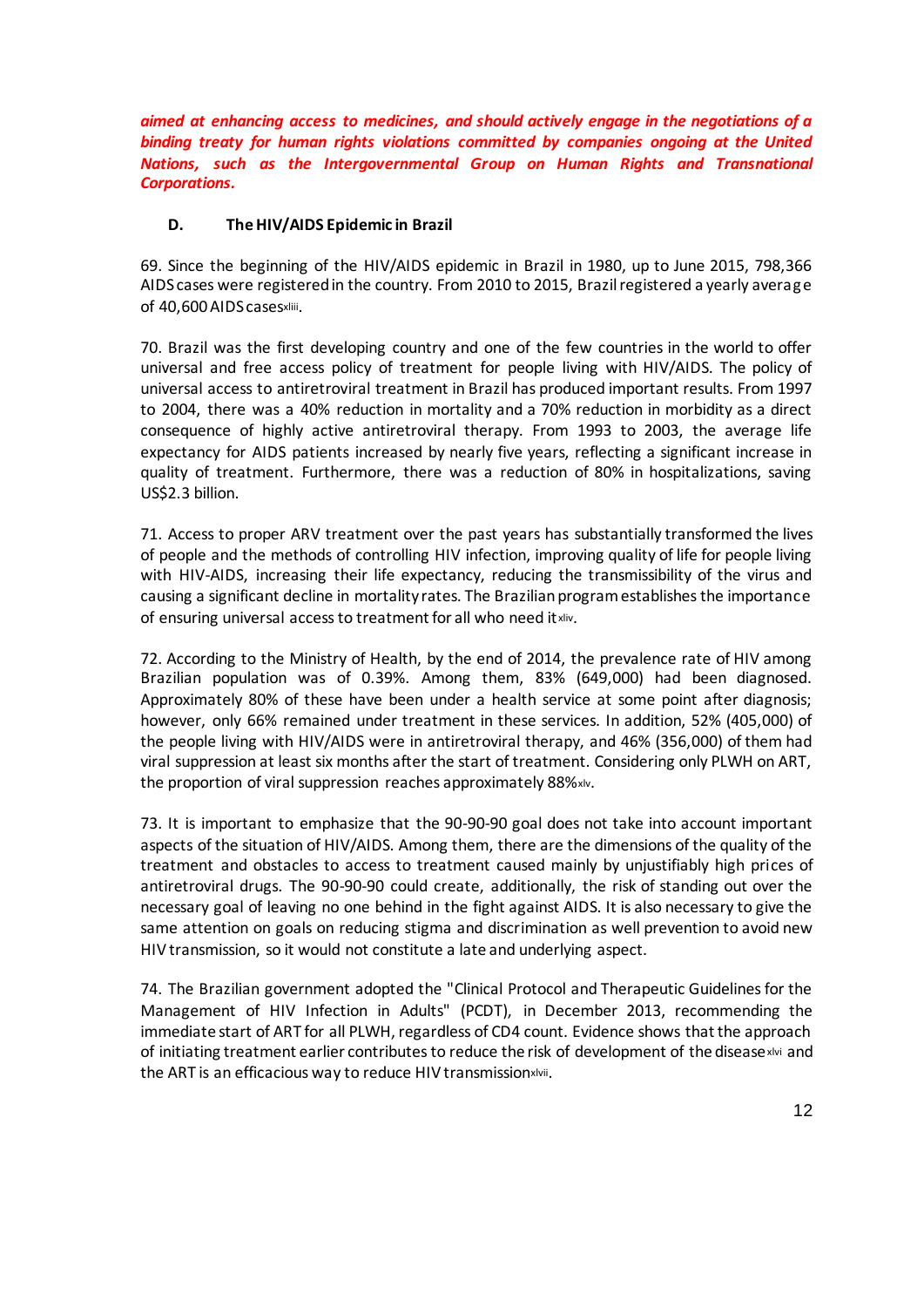75. However, several challenges remain. About 130,000 people infected with HIV in Brazil do not know their diagnosis. Moreover, despite the reduction observed in the treatment gap in recent years, almost one third of people living with HIV/AIDS associated to a public health service continues without antiretroviral therapyxlviii.

76. In addition, AIDS growth, particularly in youth (15-24 years), remains a major concern and shows that the actions in this segment have to be intensified. UN Committee on Economic, Social and Cultural Rights has shown concern regarding the growing number of HIV/AIDS cases registered during the last decade, noting with apprehension that, although treatment with antiretroviral drug therapy is available for free, the prevalence of HIV/AIDS is still high, particularly among economically disadvantaged communitiesxlix. The 2014 UNAIDS report indicates that new HIV infections increased by 11% between 2005 and 2013 in Brazil. Only in 2013, the country registered 47% of all new cases recorded in Latin America.<sup>l</sup>

77. One important aspect of the Brazilian epidemic is that although the number of cases in males is higher among heterosexuals, most new cases of HIV in the country has been concentrated in key populations, particularly gay men and men who have sex with men, as well as transvestites and transsexuals, people who use drugs and sex workersli.

78. From the beginning of the AIDS epidemic up to December 2014, 290,929 deaths caused by AIDS were identified. Although the standardized AIDS mortality rate fell in 5% in the last decade for Brazil, going from 6.0 deaths per 100,000 inhabitants in 2005 to 5.7 in 2014, it did not reduce in all regions of the country. Only the Southeast and South regions show declining trends: in the South, it fell by 10.6% and in the Southeast, the reduction was more pronounced: 19.7%. In the North and Northeast regions, AIDS mortality rate grew in the last ten years; in the North, the coefficient increased by 58.6%, moving from 4.6 deaths per 100,000 inhabitants in 2005 to 7.3 in 2014, and in the Northeast, increased 34.3%, going up from 3.2 to 4.3 deaths per 100,000 inhabitants. The Midwest region remained the coefficient of 4.5 in 2005 and 2014lii.

79. *Recommendation: Brazil should undertake significantly efforts to tackle HIV/AIDS epidemic by reducing sharply both the infection rate, particularly in most vulnerable social groups, and the mortality rate, particularly in the poorest regions of the country, as well as effectively guarantee universal treatment with medicines that are safe, effective, of good quality and with medical protocols periodically reviewed.*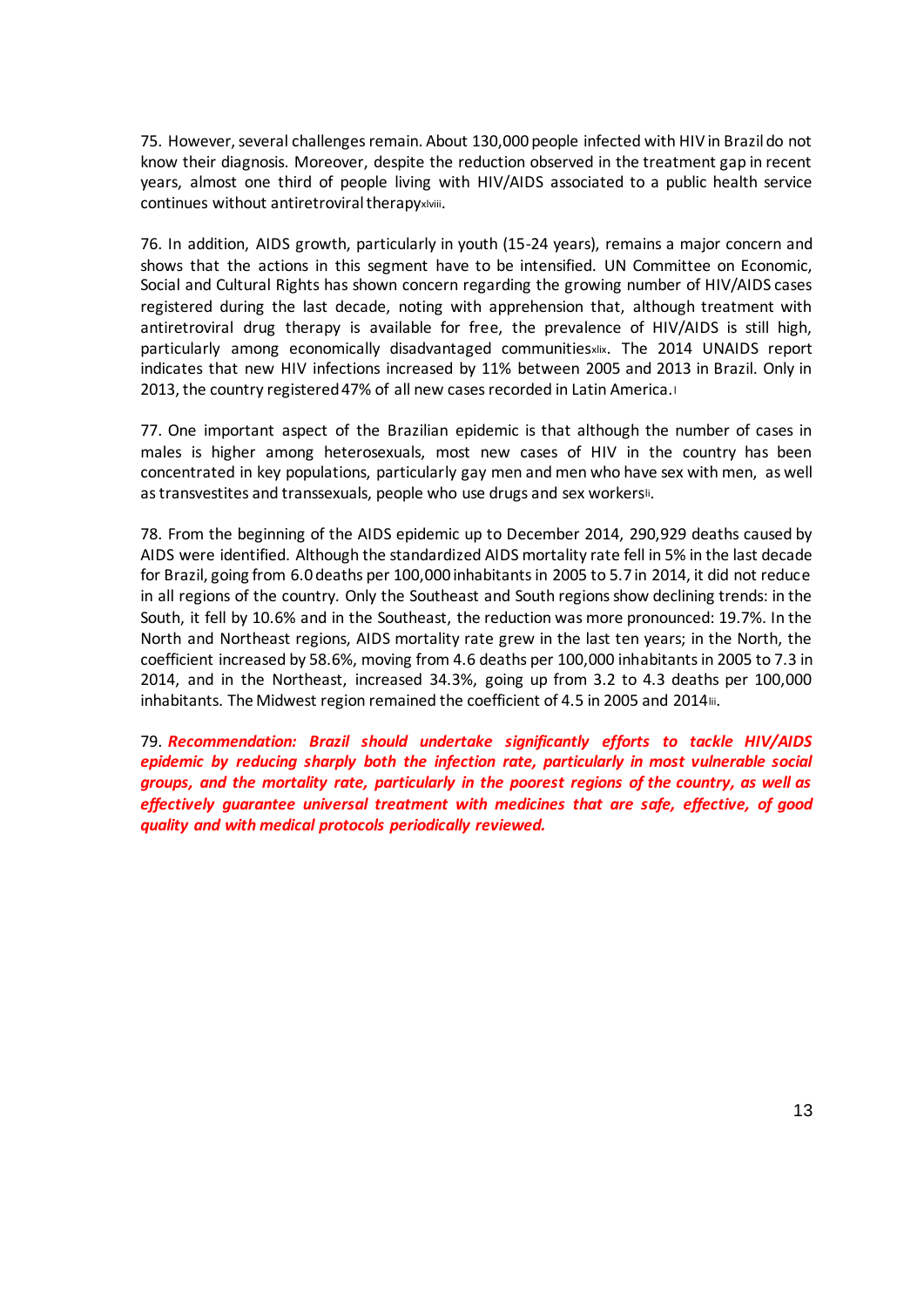## **Annex I**

## **Evaluation of recommendations made to Brazil in previous cycles regarding the right to health**

| <b>Recommendation received</b>                                                                                                     | No.                                 | <b>Made</b><br>by | <b>Evaluation</b><br>implementation                                                                                                                                                                                        | of   Suggestions of new recommendations                                                                                                                                                                                                                                                                                                                                                                                                                  |
|------------------------------------------------------------------------------------------------------------------------------------|-------------------------------------|-------------------|----------------------------------------------------------------------------------------------------------------------------------------------------------------------------------------------------------------------------|----------------------------------------------------------------------------------------------------------------------------------------------------------------------------------------------------------------------------------------------------------------------------------------------------------------------------------------------------------------------------------------------------------------------------------------------------------|
| Improve health-care efforts,<br>especially to reduce child<br>mortality<br>and<br>the<br>prevalence rate of HIV and<br><b>AIDS</b> | A/HRC/21<br>$/11$ , par.<br>119.152 | Iran              | Unsatisfactory<br>implementation<br>HIV/AIDS).<br>(regarding<br>The prevalence rate of<br>$HIV/ADIS$ has risen in<br>some regions of the<br>country.                                                                       | Brazil should undertake significantly efforts<br>to tackle HIV/AIDS epidemic by reducing<br>sharply both the infection rate, particularly<br>in most vulnerable social groups, and the<br>mortality rate, particularly in the poorest<br>regions of the country, as well as effectively<br>universal<br>treatment<br>guarantee<br>with<br>medicines that are safe, effective, of good<br>quality and with medical<br>protocols<br>periodically reviewed. |
| efforts<br>Continue<br>its<br>to<br>guarantee free and quality<br>health services                                                  | A/HRC/21<br>$/11$ , par.<br>119.148 | Cuba              | Unsatisfactory<br>implementation<br>with I<br>threats of setbacks.<br>Recently<br>announced<br>health policy changes<br>signalize<br>major<br>a<br>weakening of the public<br>health system and its<br>universality<br>and | Brazil should sthrengthen the constitutional<br>principles of universality and integrality of<br>its public health system, including by<br>guaranteeing integrally free health services<br>of quality and fulfilling its obligation of<br>prohibiting retrogressive measures in the<br>right to health.                                                                                                                                                  |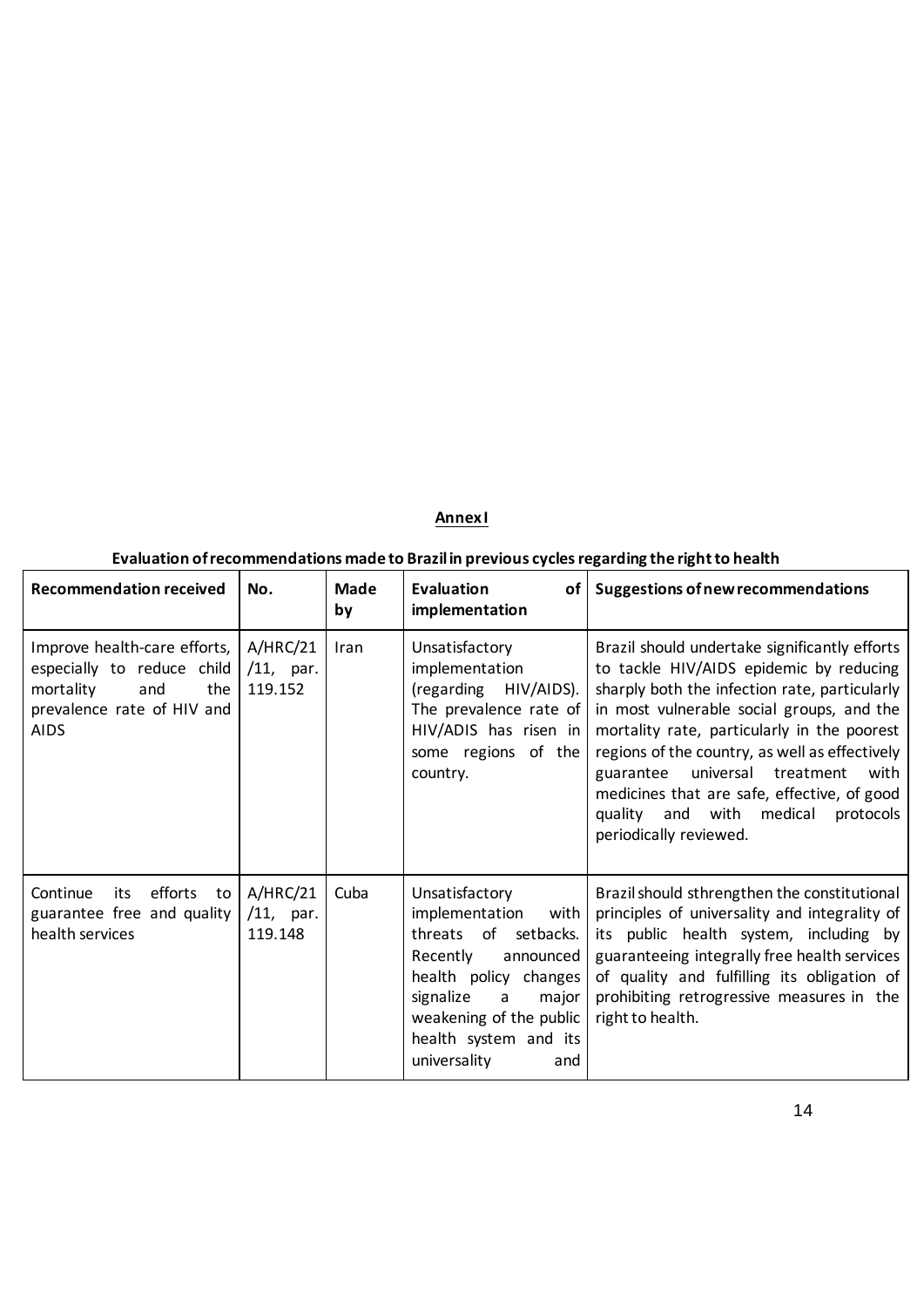|                                                                                                                                                                                                                                                                             |                                     |         | integrality.                                                                                                                                                                         |                                                                                                                                                                                                                                                                                                                                                                                                                                                                                                                                                                                                      |
|-----------------------------------------------------------------------------------------------------------------------------------------------------------------------------------------------------------------------------------------------------------------------------|-------------------------------------|---------|--------------------------------------------------------------------------------------------------------------------------------------------------------------------------------------|------------------------------------------------------------------------------------------------------------------------------------------------------------------------------------------------------------------------------------------------------------------------------------------------------------------------------------------------------------------------------------------------------------------------------------------------------------------------------------------------------------------------------------------------------------------------------------------------------|
| effective<br>Take<br>more<br>measures to address the<br>problem<br>of<br>social<br>and<br>economic<br>inequality,<br>-in<br>particular in the areas of<br>health,<br>education<br>and<br>employment opportunities<br>between the population in<br>the urban and rural areas | A/HRC/21<br>$/11$ , par.<br>119.154 | Malasia | Unsatisfactory<br>implementation<br>(regarding<br>health<br>inequities).<br>Brazilian<br>still face<br>population<br>worse health indicadors<br>black<br>among<br>indigenous people. | Brazil should undertake sigficantly efforts<br>to reduce sharply its health inequalities, by<br>adopting health policies that aims to<br>benefit primarily those who lack access to a<br>quality public health service, such as<br>major gaps in health   indigenous and black people, particularly<br>inequalities, particularly   Quilombola's communities, as well as<br>between regions and reduce the gap between regions, giving<br>within cities, and also   particular attention to North and Northeast<br>regions, as well as people spacially<br>and   segregated within Brazilian cities. |

## **Annex II**

# **Analysis of bills of law currently being discussed at Brazilian Congress to amend IP Law (9276/96)**

| <b>BILL</b><br>OF I<br><b>LAW</b> | <b>AUTHOR</b>                | <b>IMARY</b>                                                                                                                                                                                                                                                                                                                                 |
|-----------------------------------|------------------------------|----------------------------------------------------------------------------------------------------------------------------------------------------------------------------------------------------------------------------------------------------------------------------------------------------------------------------------------------|
| 139/1999                          | Alberto Goldman -<br>PSDB/SP | It has two objectives:<br>i) to change the rights of exhaust system, to allow<br>parallel imports of products marketed by the proprietor or with<br>authorization, and ii) to allow the issuance of the compulsory license when the<br>patent object is not exploited in Brazil, regardless of the economic viability of the<br>exploration. |
| 3562/200<br>Ю                     | PSDB/CE                      | Raimundo Gomes de Matos - It aims to include new hypothesis of compulsory licensing for medicines in case<br>of incomplete or exploration when the price is incompatible with the cost of<br>production.                                                                                                                                     |
| 303/2003                          | Dr. Pinotti - PMDB/SP        | It establishes the possibility of compulsory license issuance in case of not<br>manufacturing of patent object in Brazil, removing the exception of<br>economic infeasibility.                                                                                                                                                               |
| 22/2003                           | Roberto Gouveia - PT/SP      | It aims to include ARV medicines on the list of subject matter not entitled to<br>patent protection in Brazil. The bill is in full compliance with the underlying<br>principles of the Brazilian Constitution and international human rights law, which                                                                                      |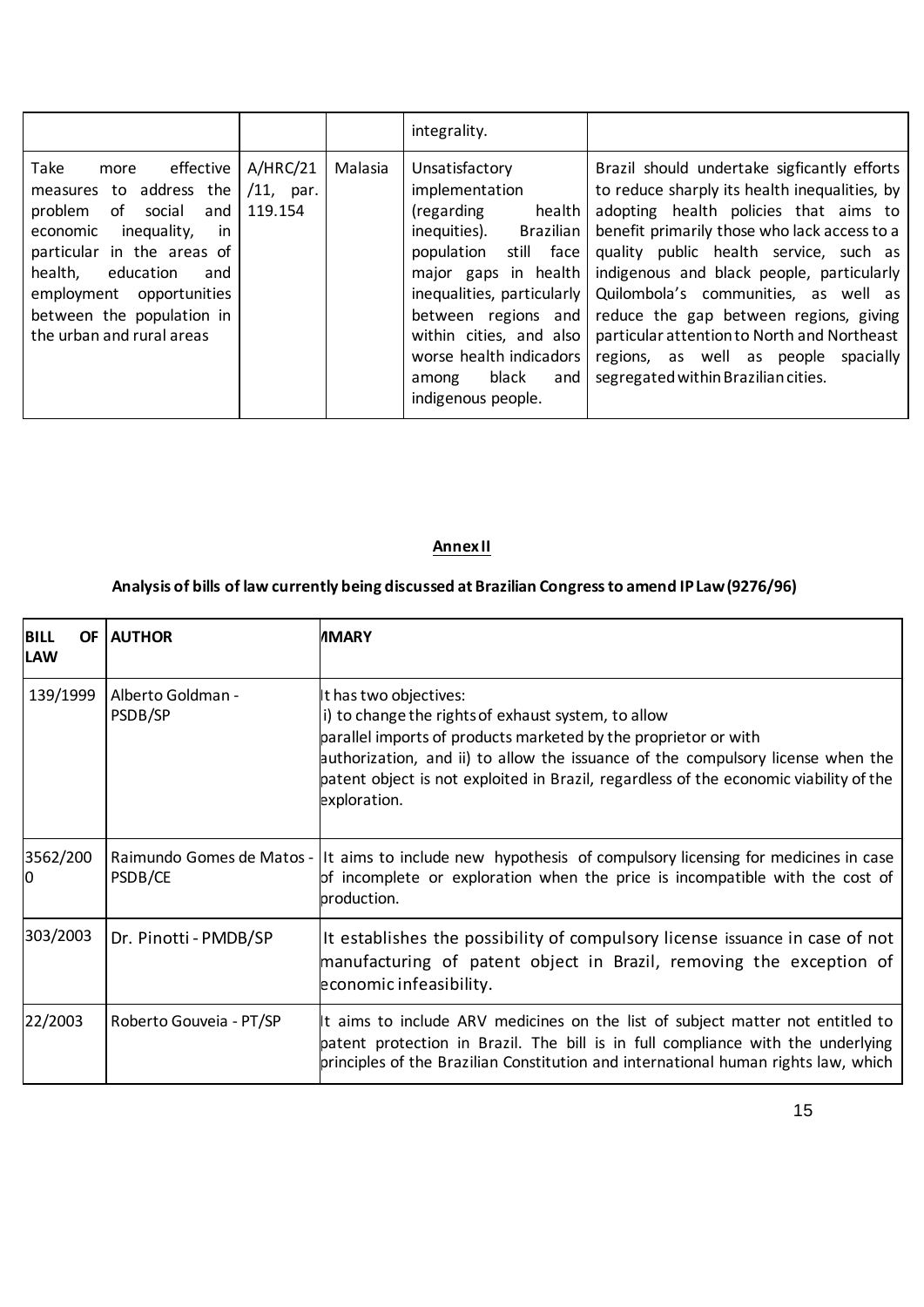|                |                                                                                                 | gives precedence to the right to health and the right to life over the commercial<br>ights and economic interests of pharmaceutical companies. Furthermore, it also<br>conforms to commercial international regulations on the subject, which, while<br>ecognizing industrial property rights, also admits that developing countries like<br>Brazil can and should adopt measures to protect public health and assure access<br>to medicine for everyone in cases of epidemics, such as AIDS.                                |
|----------------|-------------------------------------------------------------------------------------------------|------------------------------------------------------------------------------------------------------------------------------------------------------------------------------------------------------------------------------------------------------------------------------------------------------------------------------------------------------------------------------------------------------------------------------------------------------------------------------------------------------------------------------|
| 11/2007        | Fernando Coruja - PPS/SC                                                                        | t aims to make expressly prohibited the grant of patent for medical use of a<br>product already known, preventing the grant of "second use" patent. The bill aims<br>to increase the rigor of the patentability criteria, preventing the granting of<br>undeserved patents.                                                                                                                                                                                                                                                  |
| 2511/200       | Fernando Coruja - PPS/SC                                                                        | It aims to make expressly prohibited the grant of patent for medical use claims of<br>a product already known, preventing the patenting of "second use".                                                                                                                                                                                                                                                                                                                                                                     |
| 15/2008        | Paulo Teixeira - PT/SP<br>Dr. Rosinha - PT/PR                                                   | t aims to prevent the grant of patents for new uses of products already known<br>and polymorphs.                                                                                                                                                                                                                                                                                                                                                                                                                             |
| 3.709/200<br>8 | Rafael Guerra - PSDB/MG                                                                         | It aims to restrict the application of the "prior consent of ANVISA" only to patent<br>applications made by the revalidation mechanism "pipeline". Such a bill can<br>estrict the actions of ANVISA that has been important for the analysis of the<br>patentability requirements for essential medicines for the Unified Health System<br>(SUS) of Brazil.                                                                                                                                                                  |
| 3709/200<br>8  | Rafael Guerra - PSDB/MG                                                                         | t aims to restrict the application of the "prior consent of ANVISA" only to patent<br>applications made by the "pipeline" revalidation mechanism                                                                                                                                                                                                                                                                                                                                                                             |
| 5176/200<br>19 | Rodrigo Rollemberg - PSB/D                                                                      | It aims to include new hypothesis of compulsory licensing for medicines,<br>explaining their use in case of lack of continued use of medicines in the market                                                                                                                                                                                                                                                                                                                                                                 |
| 689/2011       | I do Rêgo - PMDB/PB                                                                             | It aims to repeal the sole paragraph of the Article 40 of Law 9.279 / 96 which<br>allows the extension of the patents period of validity in case of delay in the<br>analysis by the National Institute of Industrial Property (INPI).                                                                                                                                                                                                                                                                                        |
| 3.943/201<br>2 | Jandira Feghali - PCdoB/RJ<br>José Linhares - PP/CE<br>and others                               | It aims to regulate the ANVISA's prior consent in the analyzing of the<br>pharmaceutical patent applications, proposing changes in Article 229-C of Law<br>Elcione Barbalho - PMDB/PA 9,279 / 96 to expressly include in ANVISA's institutional capacity the prerogative<br>to analyze the patentability requirements.                                                                                                                                                                                                       |
| 4/2012         | lira Feghali -<br>oB/RJ<br>José Linhares - PP/CE<br>Elcione<br>Barbalho - PMDB/PA<br>and others | It aims to repeal the extension of the patents period of validity in case of delay in<br>the grant by the National Institute of Industrial Property (INPI), from the exclusion<br>of the Article 40, sole paragraph of Law 9,279 / 96. The current wording of the<br>Article 40 goes against the social interest because it extends a harmful monopoly<br>not only to the competition, but also to the capacity of the brazilian Unified Health<br>System (SUS) and individual consumers to bear the costs of the medicines. |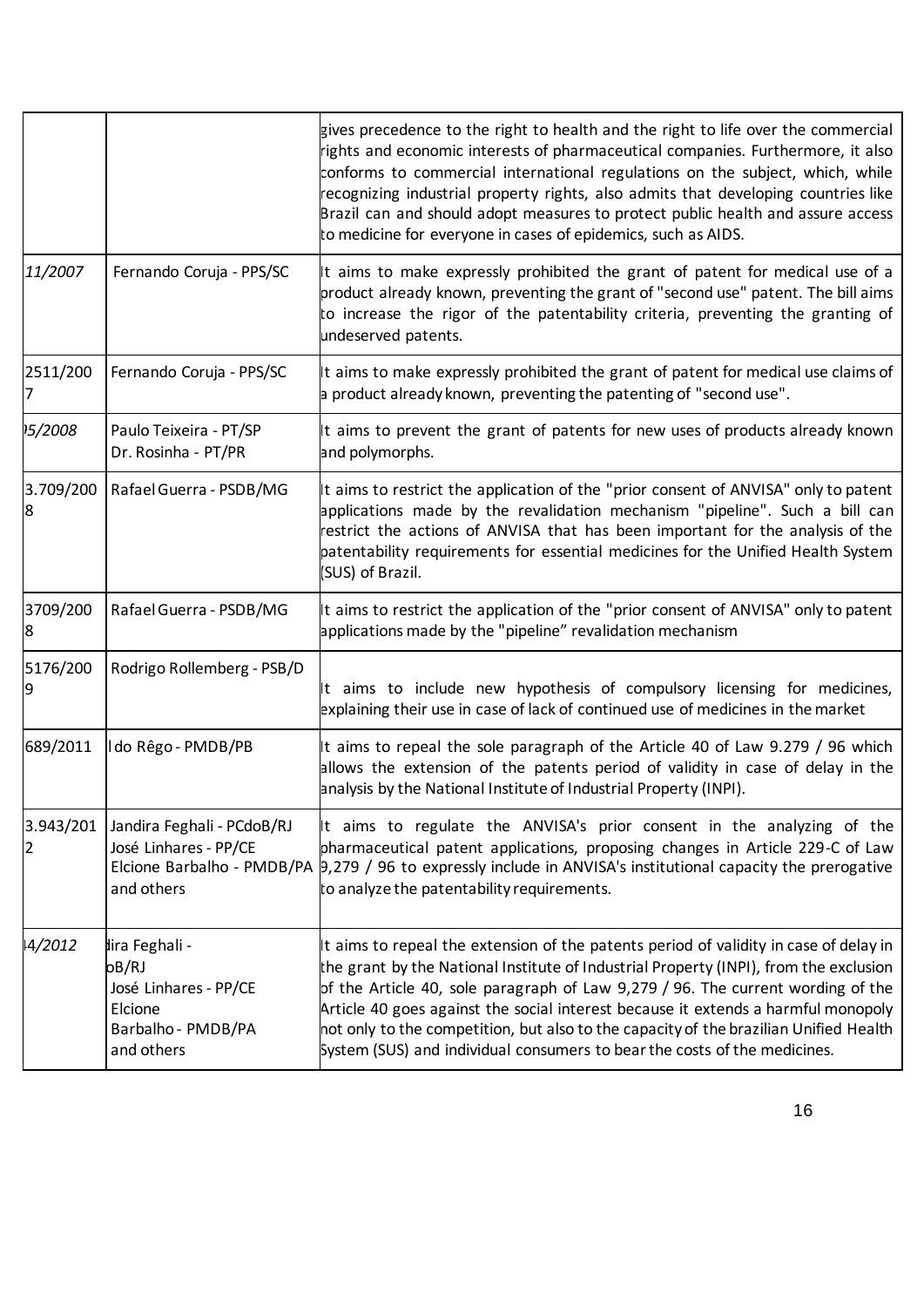| 2/2013        | vton Lima - PT/SP<br>Dr. Rosinha - PT/PR                 | The bill proposes a number of changes in the law to:<br>Repeal the possibility of extension of the patent for the delay in<br>granting the INPI;<br>Adding objects that are not inventions, especially with regard to<br>new uses and new forms of known products;<br>Change the accuracy of the patentability criteria related to the<br>inventive activity;<br>Create the opposition mechanism against patent applications;<br>Modify the legal provision on the ANVISA's prior consent, in<br>order to provide that it should examine the object of the patent<br>application in the light of public health, considered contrary to public<br>health applications that present health risks or do not comply with<br>requirements of patentability;<br>Establish the mechanism of public non-commercial use of the<br>patent object or patent applications, without the consent or<br>authorization of the proprietor, for purposes of public interest, including<br>national defense and social interest. |
|---------------|----------------------------------------------------------|---------------------------------------------------------------------------------------------------------------------------------------------------------------------------------------------------------------------------------------------------------------------------------------------------------------------------------------------------------------------------------------------------------------------------------------------------------------------------------------------------------------------------------------------------------------------------------------------------------------------------------------------------------------------------------------------------------------------------------------------------------------------------------------------------------------------------------------------------------------------------------------------------------------------------------------------------------------------------------------------------------------|
| 3994/201<br>2 | José Linhares - PP/CE;<br>e outros                       | Jandira Feghali - PCdoB/RJ; It repeal the extension of the term of invention patents in case of delay in the<br>grant by the National Institute of Industrial Property (INPI), from the exclusion of<br>Elcione Barbalho - PMDB/PA art. 40, sole paragraph of Law 9279 / 96.                                                                                                                                                                                                                                                                                                                                                                                                                                                                                                                                                                                                                                                                                                                                  |
| 3945/201<br>2 | Jandira Feghali - PCdoB/RJ;<br>Barbalho - PMDB/PA outros | It aims to not grant patents to products for the treatment and diagnosis of<br>losé Linhares - PP/CE; Elcione heglected diseases and non-payment of royalties in the event of a compulsory<br>license issue.                                                                                                                                                                                                                                                                                                                                                                                                                                                                                                                                                                                                                                                                                                                                                                                                  |
| 8090/201<br>4 | Comissão<br>de<br>Social e Família                       | Seguridade It aims to allow the issuance of compulsory license by a country that can produce<br>medicines to another country that does not have capacity to produce the<br>medicine object of the license.                                                                                                                                                                                                                                                                                                                                                                                                                                                                                                                                                                                                                                                                                                                                                                                                    |
| 8091/201<br>4 | Comissão<br>de<br>Social e Família                       | Seguridade It aims to replace the internal mode of the intellectual property rights exhaust for<br>the international mode, allowing the importation of the patented product, and<br>also the importation of not traded products directly by the patentee or his<br>licensee                                                                                                                                                                                                                                                                                                                                                                                                                                                                                                                                                                                                                                                                                                                                   |

i Universal Declaration of Human Rights (article 25); the International Covenant on Economic, Social and Cultural Rights (article 12); the International Covenant on Civil and Political Rights (article 5); the Declaration of Commitment on HIV/AIDS (articles 58 to 61); and Declaration on the right to development (article 8).

 $\overline{a}$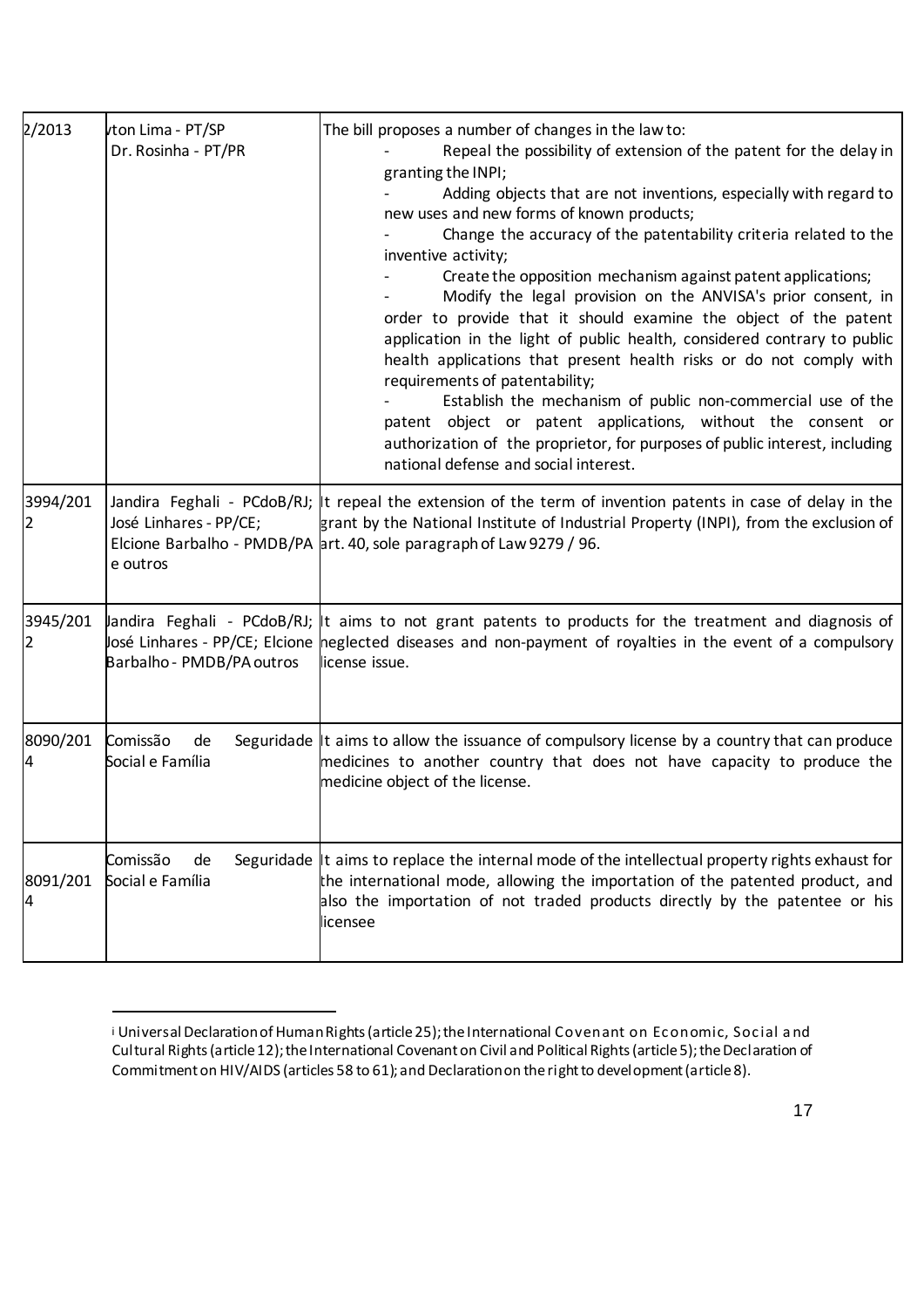ii UNITED NATIONS GENERAL ASSEMBLY. Report of the Special Rapporteur on the right of everyone to the enjoyment of the highest attainable standard of physical and mental health. A/61/338, paragraph 40. iii UNITED NATIONS. COMMITTEE ON ECONOMIC, SOCIAL AND CULTURAL RIGHTS [CESCR], General Comment

n. 17. The right of everyone to benefit from the protection of the moral and material interests resulting from any scientific, literary or artistic production of which he or she is the author (art. 15). par.1 (c). E/C.12/GC/17. Paragraph 35. (2006).

iv UNITED NATIONS. GENERAL ASSEMBLY. HUMAN RIGHTS COUNCIL. A/HRC/RES/12/24, A/HRC/RES/17/14, A/HRC/RES/23/14.

<sup>v</sup> UNITED NATIONS. HIGH-LEVEL PANEL ON ACCESS TO MEDICINES.

 $\overline{a}$ 

vi UNITED NATIONS. High Level Panel on Access to Medicines Report. 2016. Page 27.

vii UNITED NATIONS. SUBSTANTIVE ISSUES ARISING IN THE IMPLEMENTATION OF THE INTERNATIONAL COVENANT ON ECONOMIC, SOCIAL AND CULTURAL RIGHTS. Follow-up to the day of general disc ussion on article 15.1 (c), November 2001. Human rights and intellectual property. Statement by the Committee on Economic Social and Cultural Rights. E/C.12/2001/15. Paragraph 12. 2001.

v iii UNITED NATIONS. COMMITTEE ON ECONOMIC, SOCIAL AND CULTURAL RIGHTS [CESCR], General Comment n. 17. The right of everyone to benefit from the protection of the moral and material interests resulting from any scientific, literary or artistic production of which he or she is the author (art. 15). par.1 (c). E/C.12/GC/17. Paragraphs 2 and 3. (2006).

ix UNITED NATIONS. High Level Panel on Access to Medicines Report. 2016. Page 25.

<sup>x</sup> UNITED NATIONS. HUMAN RIGHTS COUNCIL. Report of the Special Rapporteur on the right of everyone to the enjoyment of the highest attainable standard of physical and mental health. A/HRC/11/12. 2009. xi UNITED NATIONS. GENERAL ASSEMBLY. HUMAN RIGHTS COUNCIL. A/HRC/RES/12/24, A/HRC/RES/17/14, A/HRC/RES/23/14.

xii UNITED NATIONS. United Nations High Commissioner for Human Rights. Intellectual property rights and human rights. Sub-Commission on Human Rights Resolution 2000/7. Paragraph 5. (2000).

xiii UNITED NATIONS. HUMAN RIGHTS COUNCIL. Report of the Special Rapporteur on the right of everyone to the enjoyment of the highest attainable standard of physical and mental hea lth on ac cess to medi cines. A/HRC/23/42. 2013; and Ruggie, J. (2009) Report of the Special Representative of the Secretary-General of the United Nations on the issue of human rights and transnational corporations and other business enterprises, a/hrc/11/13/aDD.1. Available at:

https://documents-dds-ny.un.org/doc/UNDOC/GEN/G09/133/98/pdf/G0913398.pdf?OpenElement.

xiv "*While the Commission recommends that WTO Members must urgently suspend TRIPS as it relates to essential pharmaceutical products for low and middle income countries, we recognize that such change will not happen overnight. In the interim, even though individual countries may find it difficult to act in the face of political pressure, they should, to the extent possible, incorporate and use TRIPS flexibilities, consistent with safeguards in their own national laws*." Global Commission on HIV and Law 2012 Report. Available at:

http://www.hivlawcommission.org/resources/report/FinalReport-Risks,Rights&Health-EN.pdf.

xv More information on the High Level Panel available at: http://www.unsgaccessmeds.org/.

xvi UNITED NATIONS. High Level Panel on Access to Medicines Report. 2016. Page 9.

xv ii ORSI, F., HASENCLEVER, L., FIALHO, B., TIGRE, P., CORIAT, B. Intellectual Property Rights, Anti-AIDS Policy and Generic Drugs, ANRS, 2003.

xv iii Information obtained through Access to Information Law.

xix Information obtained through Access to Information Law.

xx The Sustainability of the Universal Access to Antiretroviral Drugs in Brazil. Ministry of Health. Brasília, 2005. Available in Portuguese at: http://www.aids.gov.br/sites/default/files/Cons.\_nacional\_sustentabilidade.doc

xxi Size of the brazilian Public Health System needs to be revised, said new Minister of Health, 2016. Available in Portuguese at:http://www1.folha.uol.com.br/cotidiano/2016/05/1771901-tamanho-do-sus-precisa-serrevisto-diz-novo-ministro-da-saude.shtml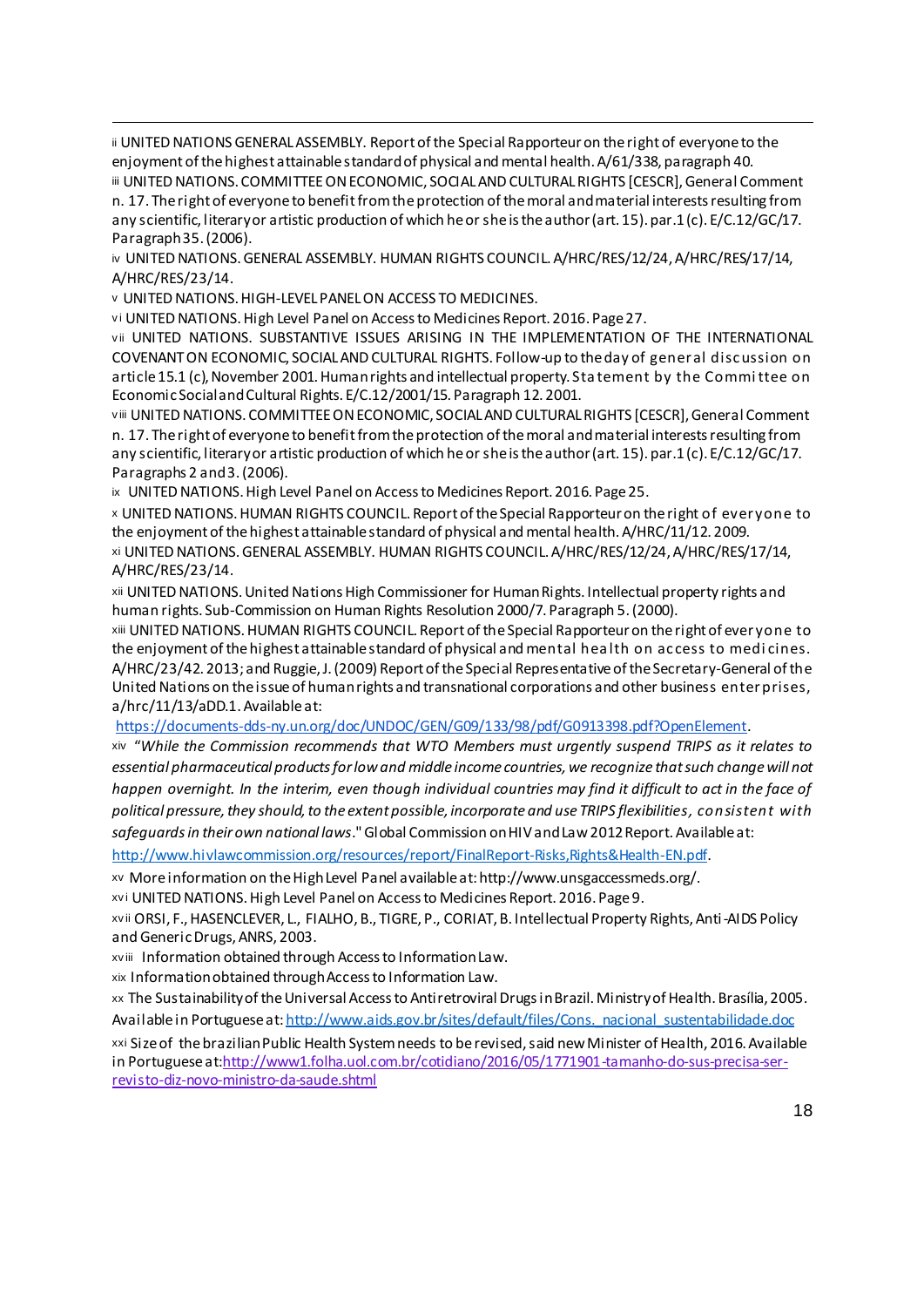xxii Brazilian Chamberof Deputies approves bill limiting public spending for 20 years, 2016. Available in Portuguese at: http://agenciabrasil.ebc.com.br/politica/noticia/2016-08/ccj-da-camara-aprova-pec-que-limitagastos-publicos-por-20-anos

xxiii VIEGAS, F., HALLAL, R., GUIMARÃES, A. Compulsory licence and access to medicines: economic savings of efavirenz in Brazil. Presentation made at the International AIDS Conference, 2012. Available at: http://pag.aids2012.org/session.aspx?s=228#2.

xxiv A. GRANGEIRO, L. TEIXEIRA, F.I. BASTOS, P. TEIXEIRA, "Sustainability of Brazilian policy for access to antirretroviral drugs", Revista de Saúde Pública, 40 (supl.), 2006. Available at: http://www.scielo.br/pdf/rsp/v40s0/en\_09.pdf.

xxv Law No. 9.279/1996, Article 229-C: "the grant of patents to pharmaceutical products and processes will depend on the previous approval of the National Health Surveillance Agency - ANVISA." Available at: http://www.wipo.int/wipolex/en/text.jsp?file\_id=12539.

xxvi Guidelines for the examination of pharmaceutical patents: Developing a public health perspective, WHO-ICTSD-UNCTAD, by Carlos Correa, Professor, University of Buenos Aires, January 2007, page 25. Available at: http://www.ictsd.org/sites/default/files/research/2008/06/correa\_patentability20guidelines.p.

xxvii Final Report of the WHO Commission on Intellectual Property Rights, Innovation and Public Health, CIPIH/2006/1, b., p. 134. Available at: http://www.who.int/intellectualproperty/documents/thereport/ENPublicHealthReport.p.

xxv iii ANVISA. Coordination of Intellectual Property. Technical Note on Problems in Pharmaceutical Patents Applications.

xxix UNITED NATIONS. Working Group on the issue of human rights and transnational corporations and other business enterprises. Report on visit to Brazil. A\_HRC\_32\_45\_Add.1\_AEV. Paragraph 16.

xxx For instance, pharmaceutical companies have filed lawsuits questioning the legality of such measure (which is best described further, in the Pharmaceutical Companies section of this report). Moreover, the United States have more than once included ANVISA's prior consent in its Priority Watch List<sup>#</sup> – a list of concerns regarding intellectual property regulation in other countries that can lead to direct or indirect sanctions by the US.

xxxi UNITED NATIONS HUMAN RIGHTS COUNCIL. Report of the Special Rapporteur on the right of everyone to the enjoyment of the highest attainable standard of physical and mental health, Anand Grover, on a c cess to medicines. A/HRC/23/42. Paragraph 11.

xxxii Questions and Answers about Pipeline Patents, 2009. Available in Portuguese at:

http://deolhonaspatentes.org/item/patentes-pipeline/

 $\overline{a}$ 

xxxiii HASENCLEVER, Lia et al. O instituto de patentes Pipeline e o acesso a medicamentos: aspectos econômicos e jurídicos deletérios à economia da saúde . Revista de Direito Sanitário, Brasil, v. 11, n. 2, p. 164 -188, oc t. 2010. ISSN 2316-9044. Available in Portuguese at: http://www.revistas.usp.br/rdisan/article/view/13212.

xxxiv REIS, Renata; VIEIRA, Marcela Fogaça; CHAVES, Gabriela. Access to medicines and intellectual property i n Brazil: a civil society experience. In Intellectual property rights and access to ARV medi c i nes: c i vil s ociety resistance in the global South. Organized by: Renata Reis, Veriano Terto Jr. e Maria Cristina Pimenta. Rio de Janeiro: ABIA, 2009. P. 33.

xxxv Available at: http://deolhonaspatentes.org/wp-content/uploads/2016/09/O-custo-da-extens%C3%A3odas-patentes-para-o-SUS-vf.pdf.

xxxv i Oxfam and Health Action International. Joint Agency Briefing Paper. Trading away access to medicines. 2014. Available at: https://www.oxfam.org/sites/www.oxfam.org/files/file\_attachments/bp-trading-awayaccess-medicines-290914-en.pdf.

xxxv ii UNITED NATIONS. COMMITTEE ON ECONOMIC, SOCIAL AND CULTURAL RIGHTS [CESCR], General Comment n. 14.

xxxv iii UNITED NATIONS. High Level Panel on Access to Medicines Report. 2016. Pages 9 and 34. xxxixReport of the Consultative Expert Working Group on Research and Development: Financing and Coordination, 2012. Available at: http://www.who.int/phi/CEWG\_Report\_5\_April\_2012.pdf?ua=1 xl UNITED NATIONS. High Level Panel on Access to Medicines Report. 2016